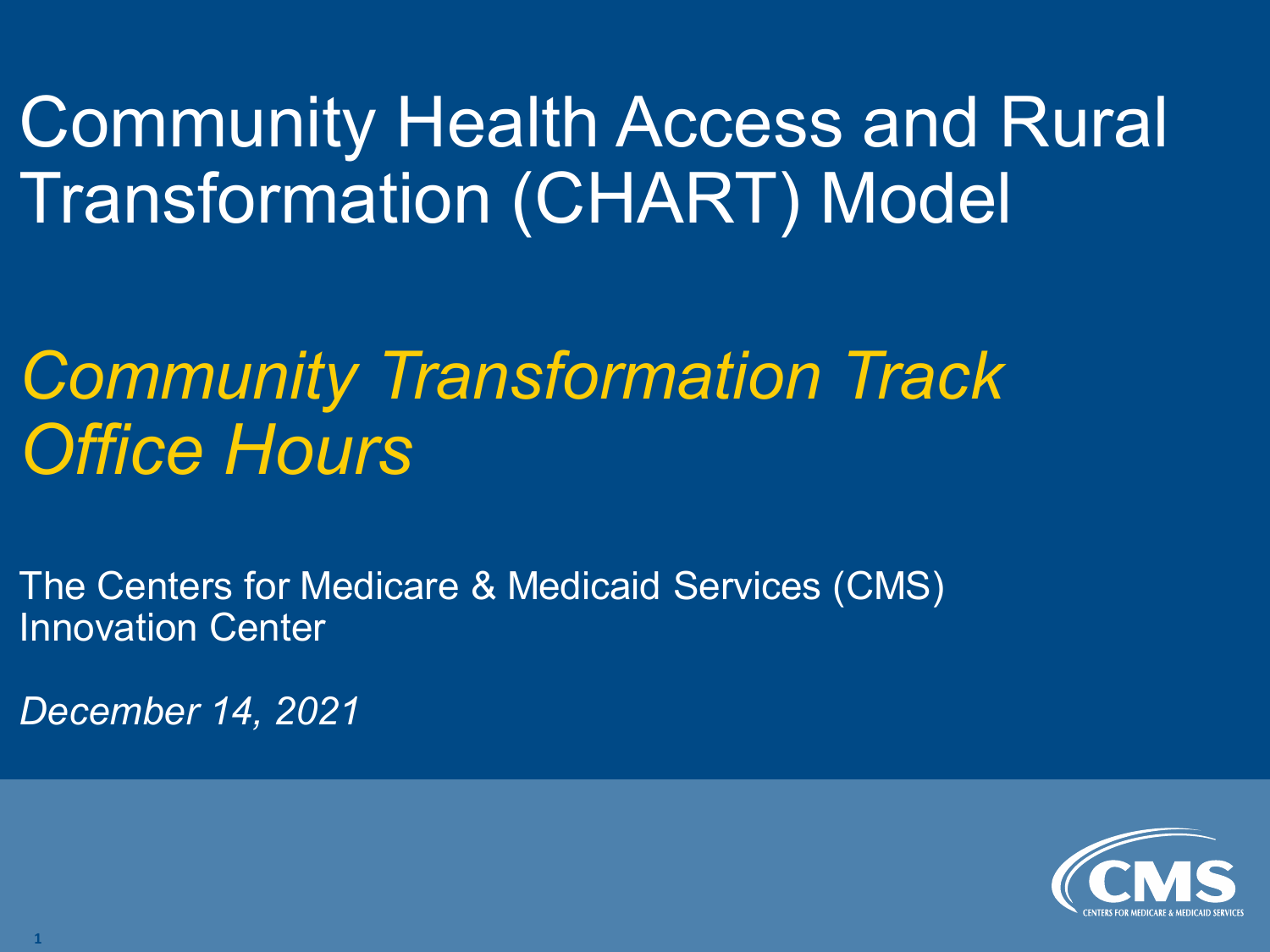#### Agenda



This session will address questions from Lead Organizations, prospective Participant Hospitals, and other Community Partners on the CHART Community Transformation Track.

- Introduction to Key CHART Model Team Members
- Needs Assessment
- Transformation Plan
- Quality Measures and Strategy
- Payment
- Open Q&A
- Timeline Review and Next Steps

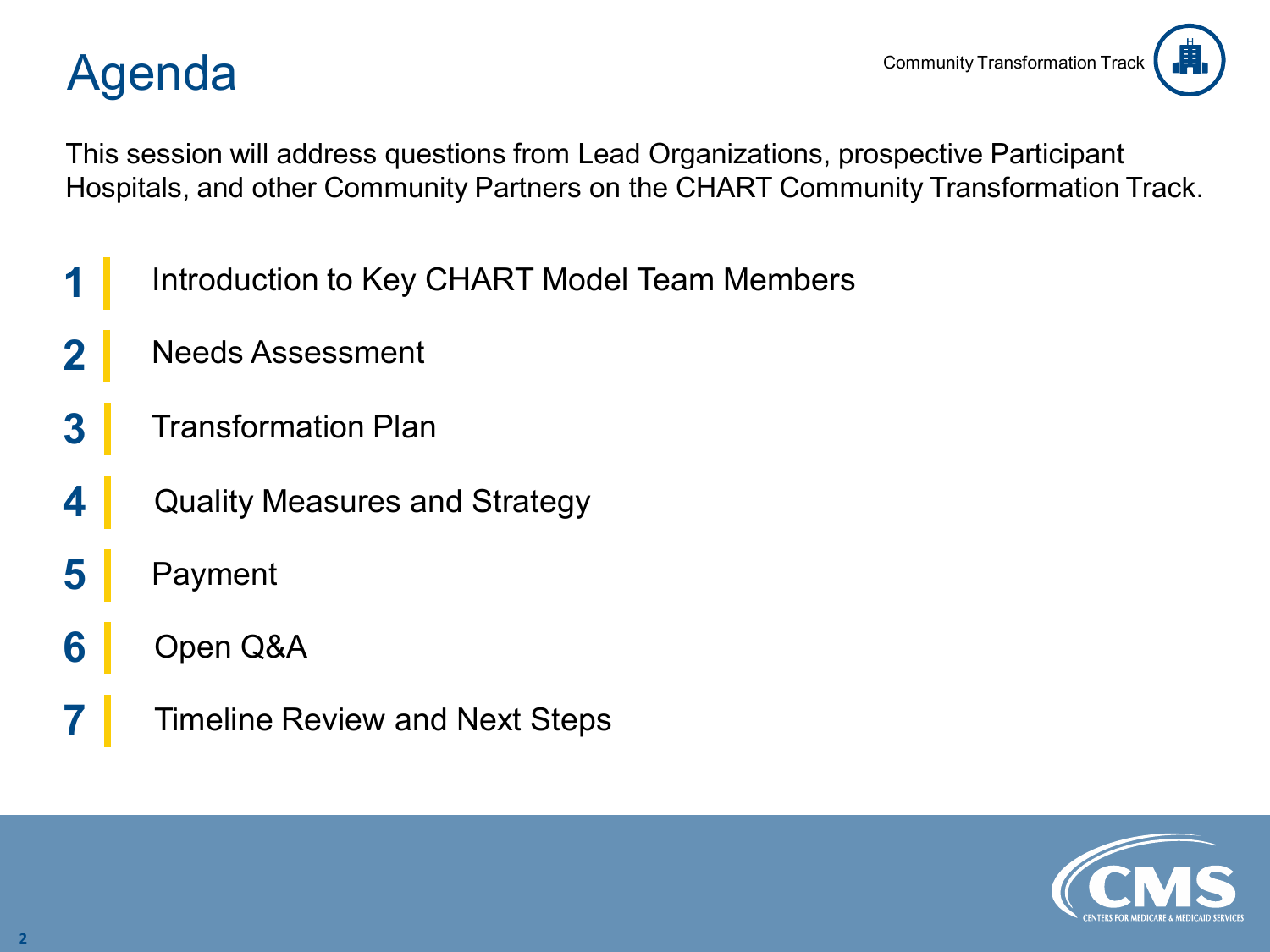### Learning Objectives



Through today's event, CHART Model Lead Organizations, prospective Participant Hospitals, and other Community Partners will:

- Understand CHART Model requirements, milestones, timeline, and resources
- 2 Discuss key components of the CHART Model such as the Needs Assessment, Transformation Plan, Payment, and Medicaid Participation
- Understand both immediate and long-term next steps in the CHART Model

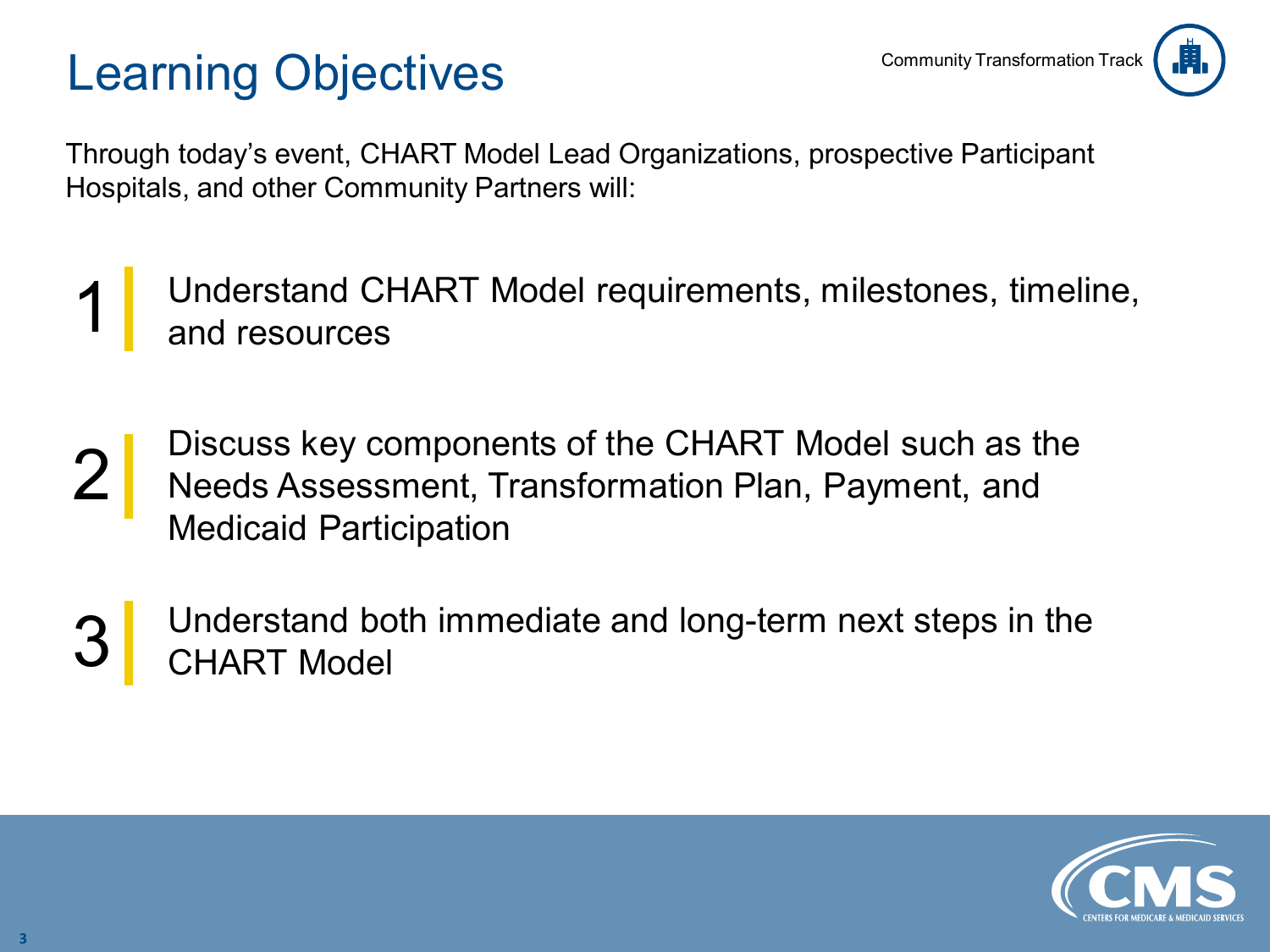# Introduction to Key CHART Model Team Members

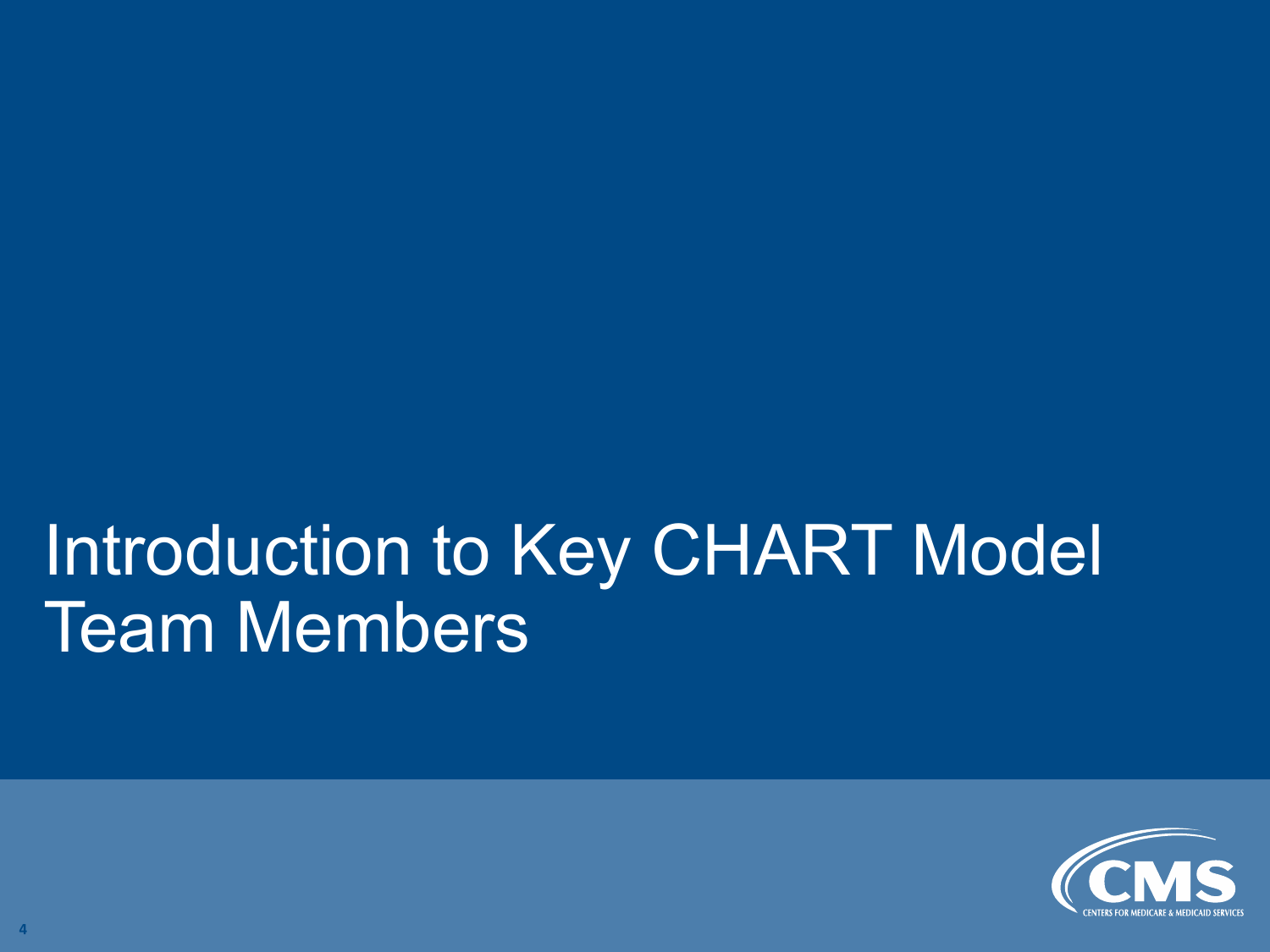#### CMS CHART Leads and Project **Officers**

Below is an overview of the CMS CHART Model Team and Project Officers.

| <b>Organization</b>                                          | <b>Name</b>                           | <b>CHART Model Role</b>                            | <b>Activities</b>                                                                  |  |
|--------------------------------------------------------------|---------------------------------------|----------------------------------------------------|------------------------------------------------------------------------------------|--|
| <b>CMS</b> Innovation<br>Center                              | <b>Sally Caine</b><br><b>Leathers</b> | <b>CHART Model Co-Lead</b><br>$\bullet$            | Leads the support of the strategic<br>planning and implementation of the<br>Model. |  |
|                                                              | Julie-Ann<br><b>Hutchinson</b>        | <b>CHART Model Co-Lead</b><br>$\bullet$            | Leads the support of the strategic<br>planning and implementation of the<br>Model. |  |
|                                                              | <b>Ryan Yoder</b>                     | <b>CHART Project Officer, Texas</b><br>$\bullet$   | Interfaces with the Lead                                                           |  |
|                                                              | <b>LeJay Parker</b>                   | • CHART Project Officer,<br>Alabama and Washington | Organizations in bi-weekly meetings<br>to support the strategic planning and       |  |
|                                                              | <b>Adrienne Wiley</b>                 | <b>CHART Project Officer, South</b><br>Dakota      | implementation of the Model.                                                       |  |
|                                                              | <b>Abiodun Salako</b>                 | • CHART Learning System<br>Lead                    | Supports learning events,<br>resources, and assistance related to<br>the Model.    |  |
| CMS Office of<br>Acquisition and<br><b>Grants Management</b> | <b>Shamia</b>                         | <b>Grants Management</b><br>$\bullet$              | Interfaces with the Project Officers<br>$\bullet$                                  |  |
|                                                              | Cunningham                            | Specialist                                         | and Lead Organizations on the                                                      |  |
|                                                              | <b>Gabriel Nah</b>                    | <b>Grants Management</b><br>$\bullet$              | business, financial, compliance, and<br>administration of grants.                  |  |
|                                                              |                                       | <b>Specialist</b>                                  |                                                                                    |  |



Community Transformation Track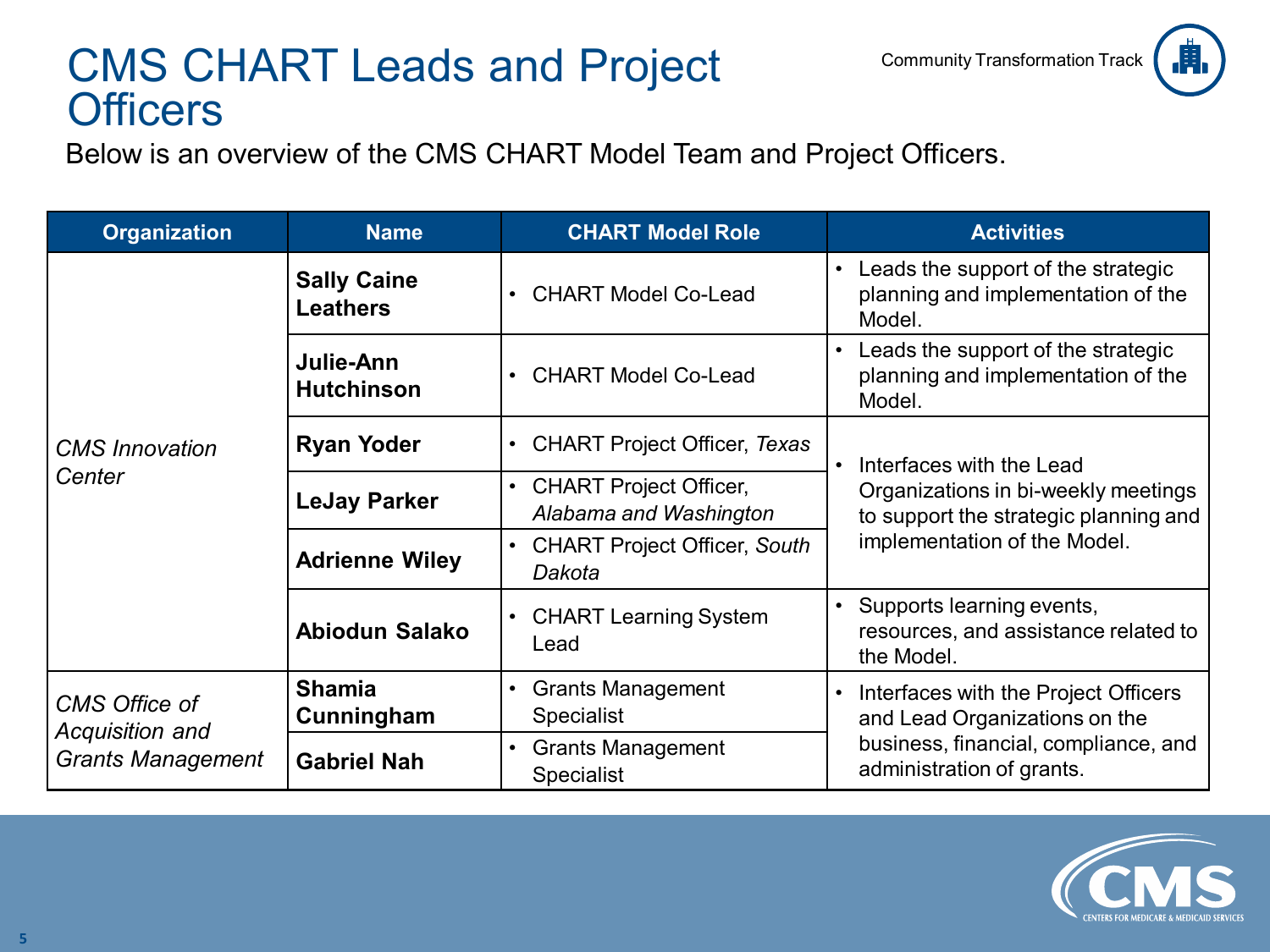### CHART Model Contractors



#### Below is an overview of the CHART Model contractors and their roles.

| <b>Contractors</b>                                                                                                                   | <b>CHART Model Role</b>                                                                                                                                                                                                                                                                                                                                                           | <b>Activities</b>                                                                                                                                                                                                                                                                                                       |  |
|--------------------------------------------------------------------------------------------------------------------------------------|-----------------------------------------------------------------------------------------------------------------------------------------------------------------------------------------------------------------------------------------------------------------------------------------------------------------------------------------------------------------------------------|-------------------------------------------------------------------------------------------------------------------------------------------------------------------------------------------------------------------------------------------------------------------------------------------------------------------------|--|
| Implementation<br>and Monitoring:<br>Lewin Group                                                                                     | Operationalizes calculations described in the<br><b>CHART Community Transformation Track Financial</b><br><b>Specifications</b><br>Develops Lead Organization and Participant<br>Hospital dashboards                                                                                                                                                                              | Runs Prospective, Mid-Year, and End-<br>of-Year CPA calculations<br>Interfaces with other CMS contractors to<br>ensure CPA payments are processed<br>Produces regular updates to<br>$\bullet$<br>dashboards and other monitoring<br>reports<br>Performs ad-hoc analysis as needed                                       |  |
| <b>Learning System:</b><br>Deloitte, with<br>subcontractor<br>support from IBM<br>Watson Health,<br>AcademyHealth and<br><b>NORC</b> | Builds a learning community to facilitate peer-to-<br>peer sharing on key model implementation topics<br>Tracks and promotes the uptake of best practices<br>$\bullet$<br>in achieving Model aims through learning events<br>and resources<br>Collects and leverages data to identify areas of<br>needs across Lead Organizations to advance<br>Model planning and implementation | Learning events, including all-Lead<br>Organization events, affinity groups, and<br>office hours<br><b>CHART Model Connect site</b><br>management<br><b>CHART Model newsletter</b><br>$\bullet$<br>Individual, group, and peer-to-peer TA<br>٠<br>Resource development<br>$\bullet$<br><b>Learning Needs Assessment</b> |  |

A **CHART Contacts Cheat Sheet**, with more information on everyone involved in the Model and their role, will be provided to you after the webinar to reference in the future and will be updated, as necessary.

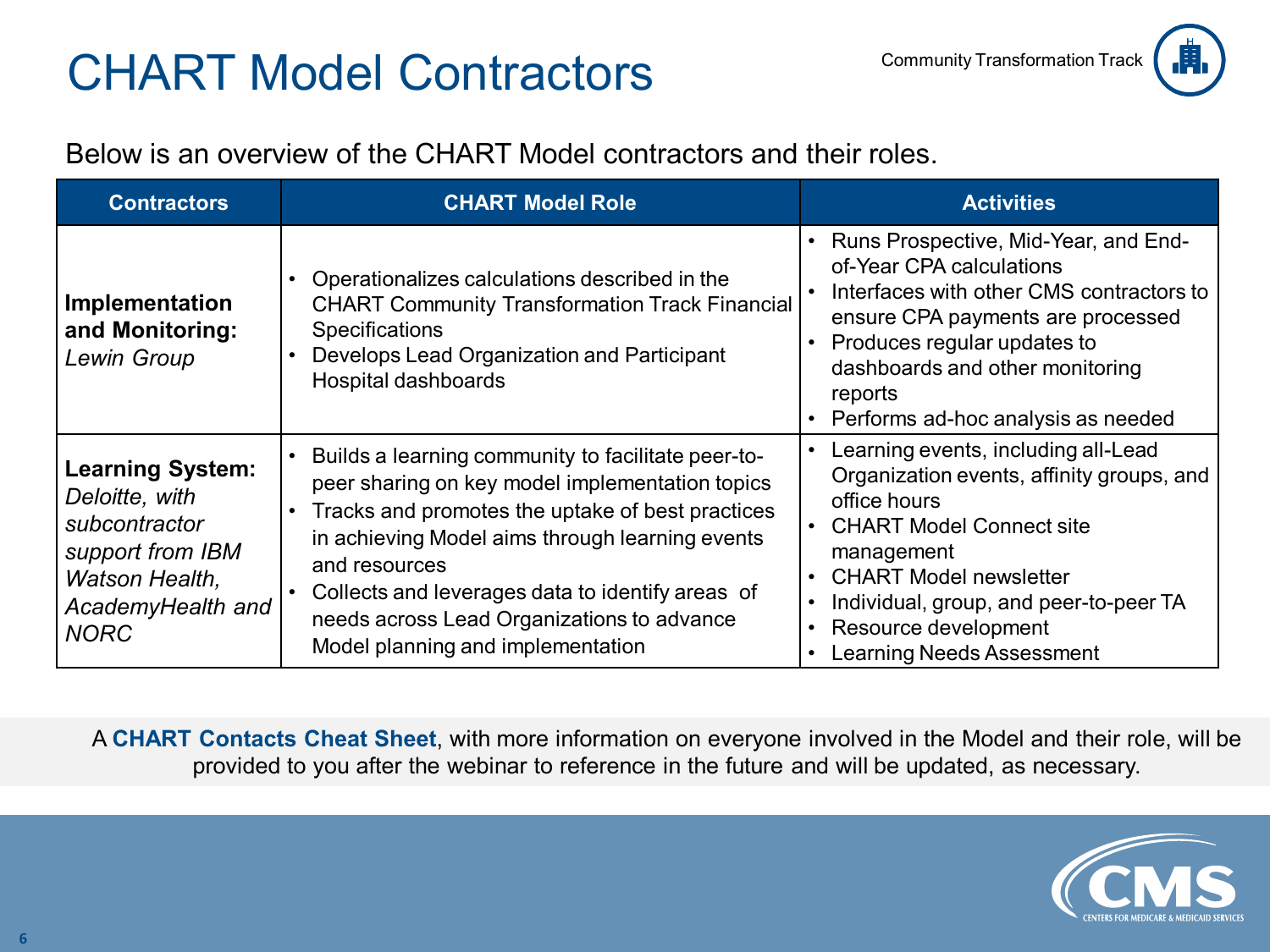# Needs Assessment

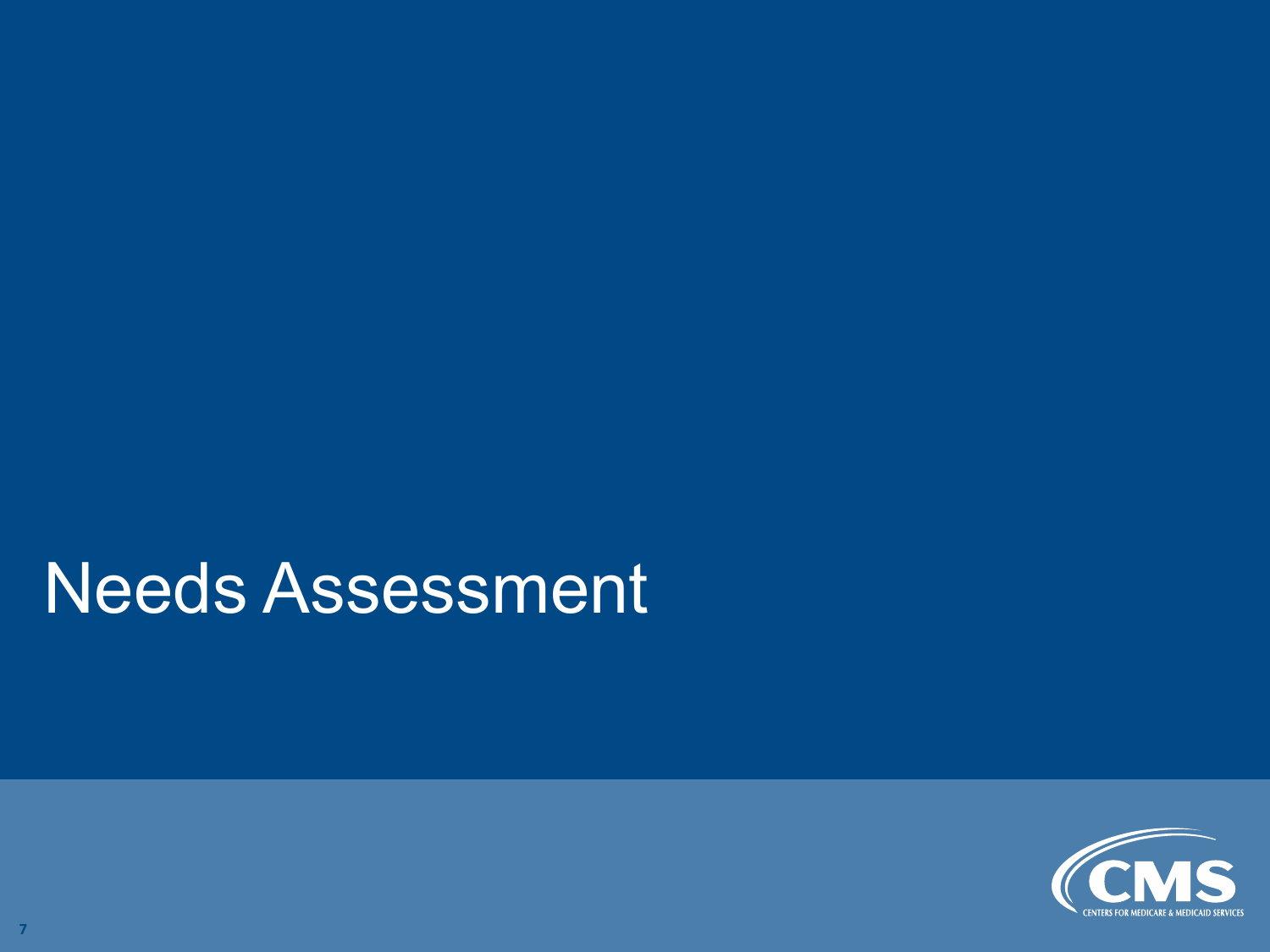





*If a question submitted to the chat box is not addressed during this time, please look out for an email or updated content in the FAQ Repository on the CHART Connect site, which will be informed by questions submitted during today's session and questions sent to the CHART mailbox.*

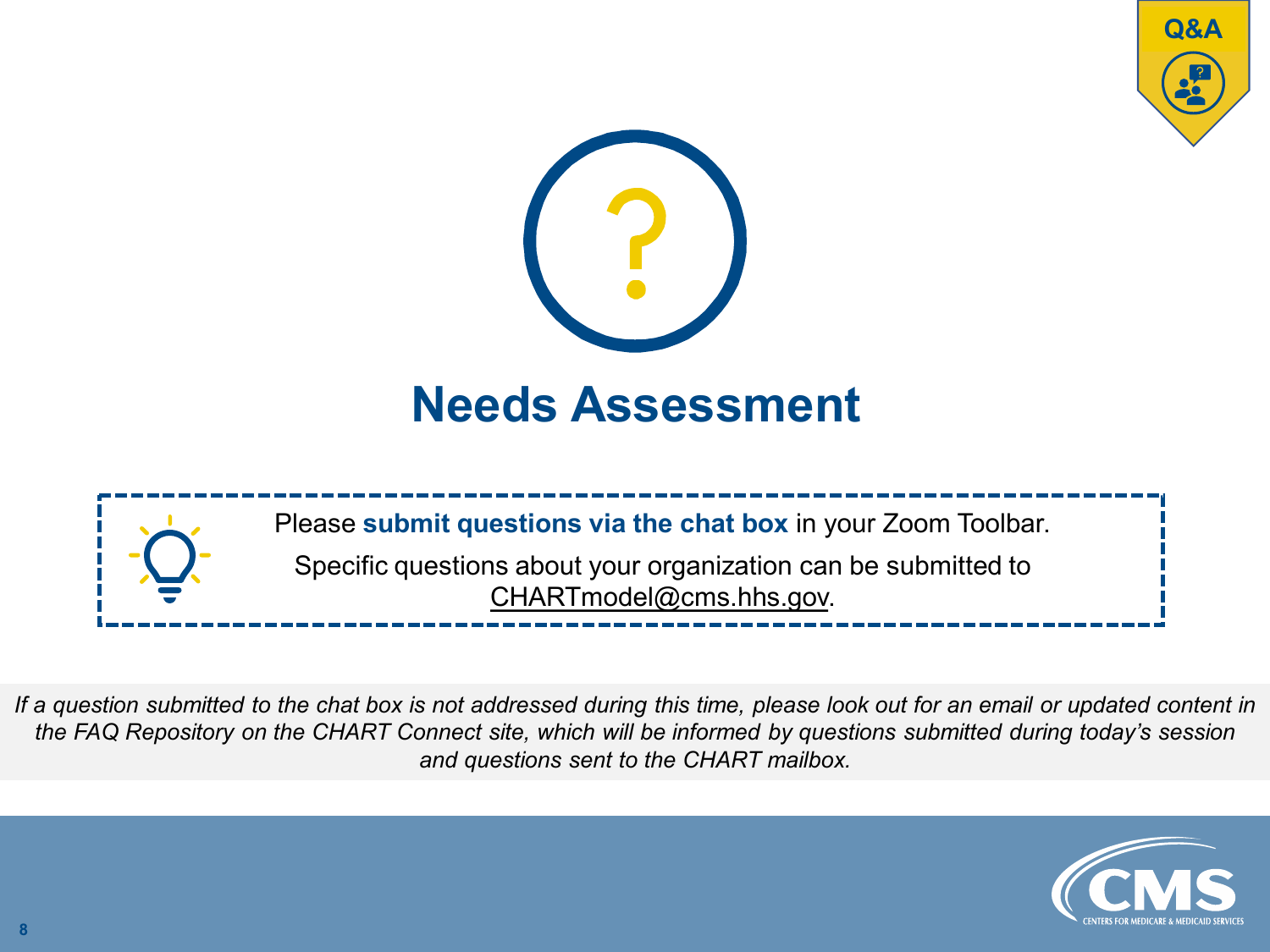# Transformation Plan

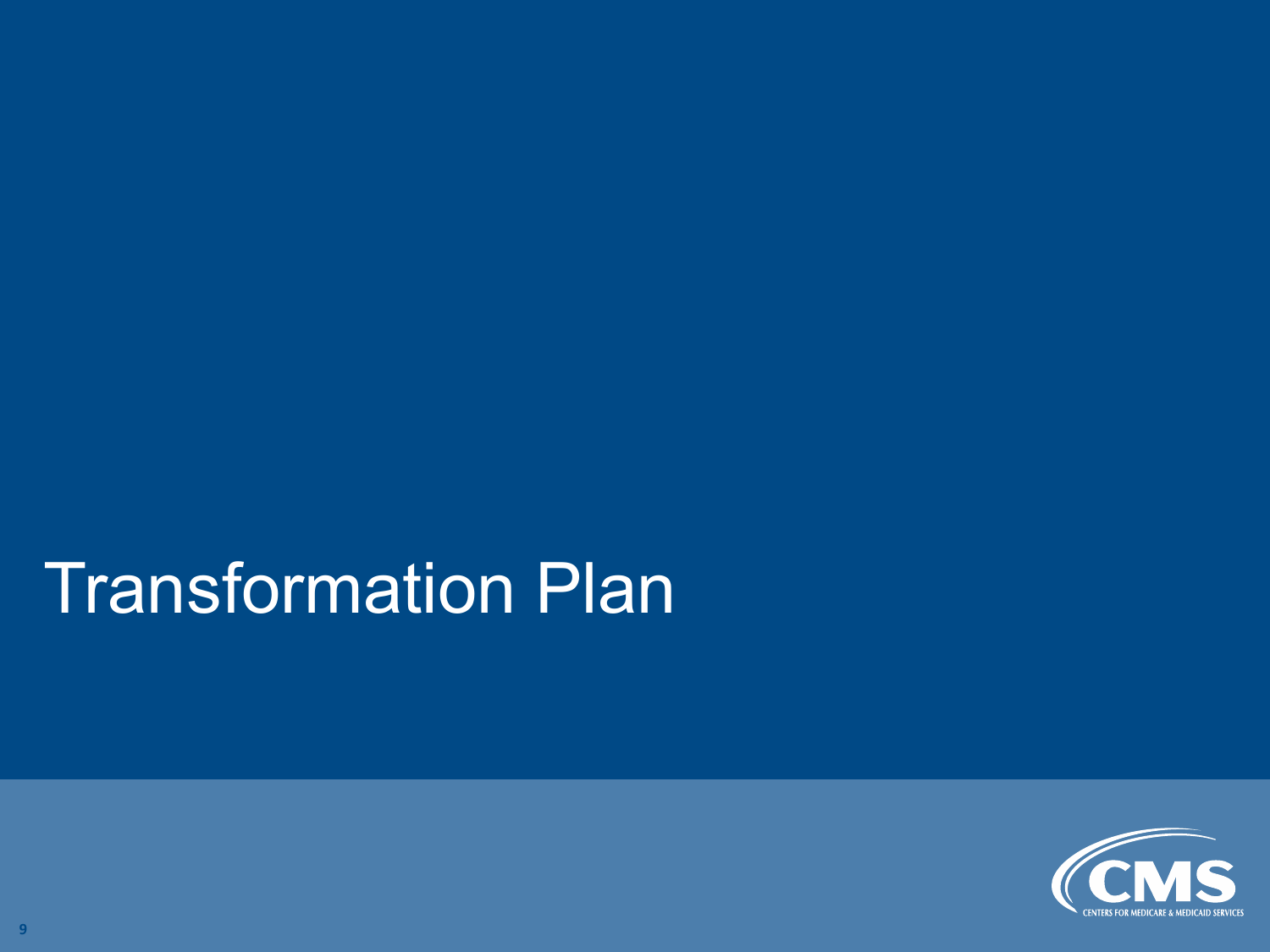### Benefit Enhancements



CMS plans to offer benefit enhancements, which may include but are not limited to the Medicare waivers below. Within the Transformation Plan, Lead Organizations can select any of the below enhancements.



Skilled Nursing Facility (SNF) 3-Day Rule Waiver (Section 1861(i) of the Act)

Telehealth Expansion (Section 1834(m) of the Act)

Care Management Home Visits (Section 1835(a)(2)(A) of the Act)



Waiver of certain Medicare Hospital and/or CAH Conditions of Participation (CoPs)

CAH 96 Hour Certification Rule (Section 1814(a)(8) of the Act and 42 C.F.R. §424.15).

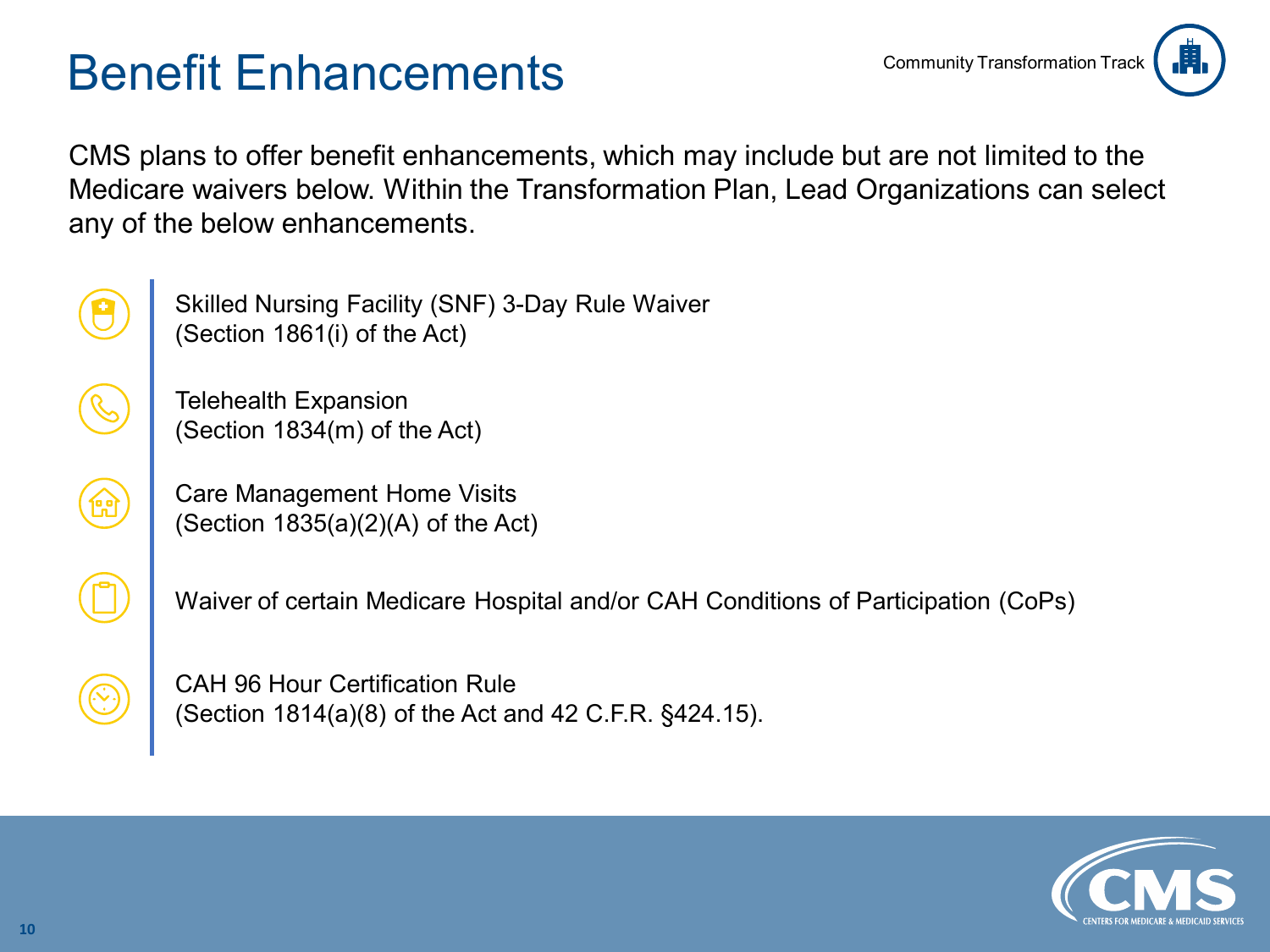





*If a question submitted to the chat box is not addressed during this time, please look out for an email or updated content in the FAQ Repository on the CHART Connect site, which will be informed by questions submitted during today's session and questions sent to the CHART mailbox.*

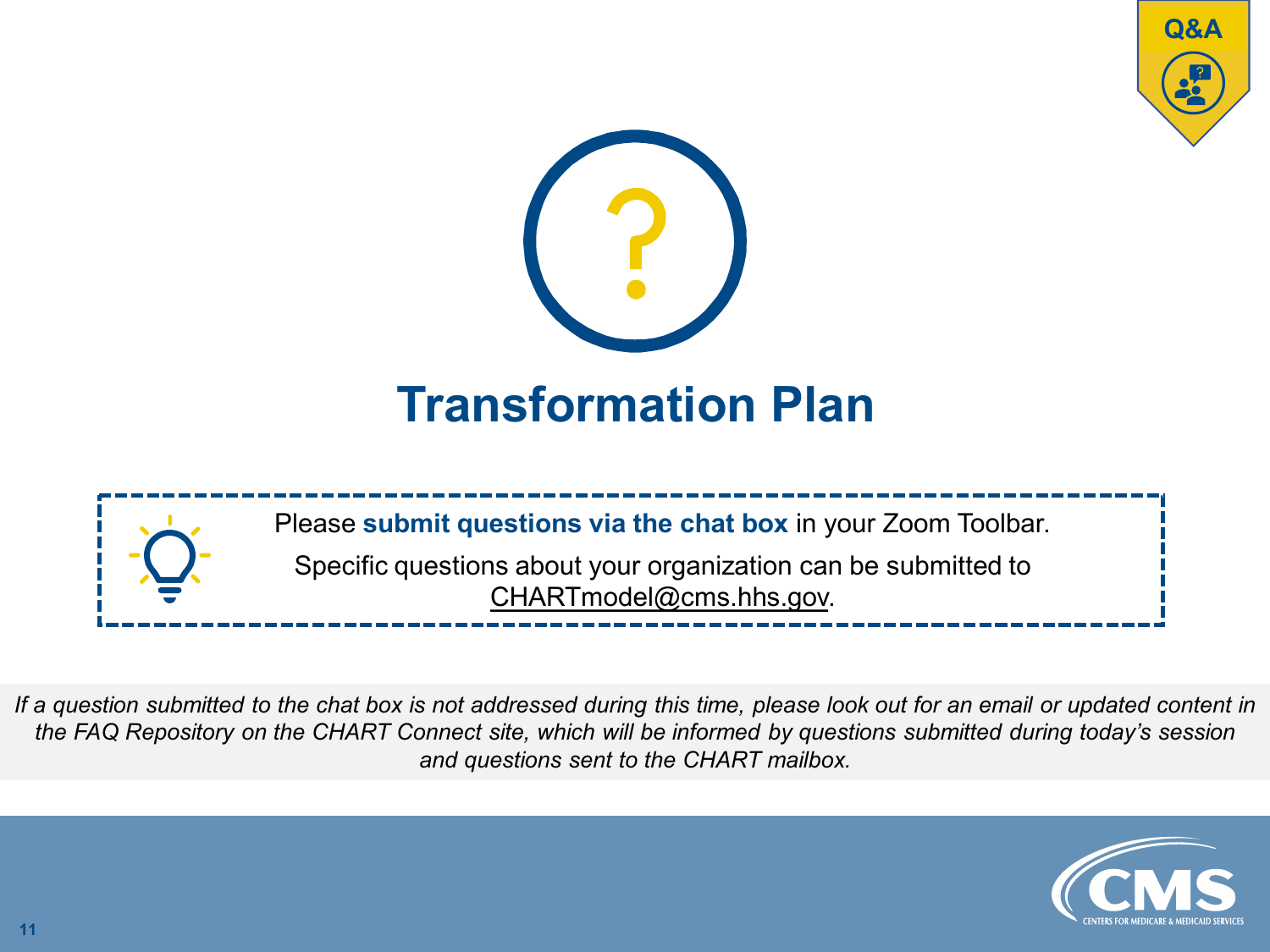# Quality Measures and Strategy

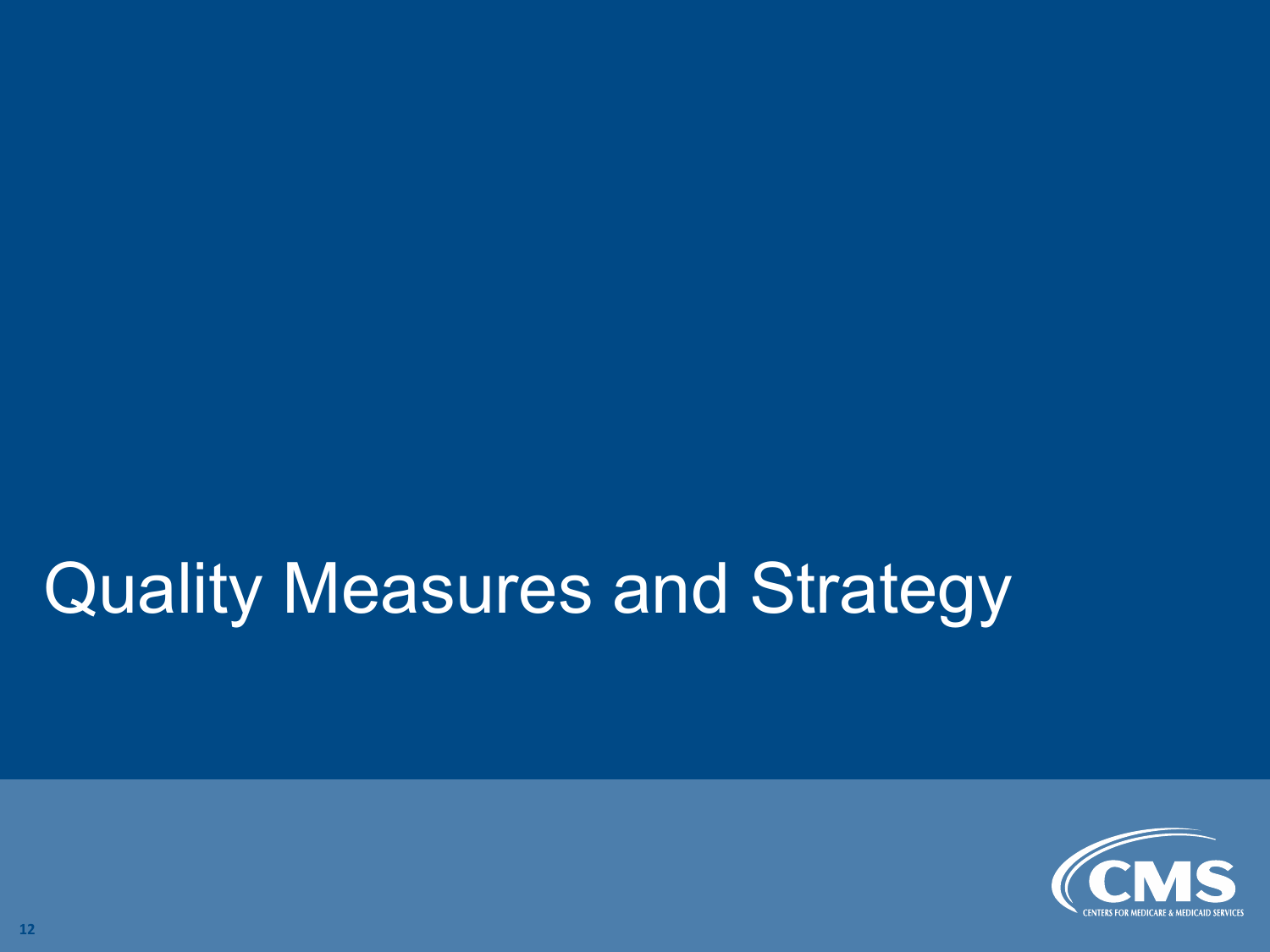### Quality Measures and Strategy



Quality is an essential component of the CHART Model. Key updates to the quality strategy are below.

#### **Quality Measures and Domain**

- As stated in the NOFO, the Lead Organization and NOFO will be required to report to CMS for the full Model Performance Period on (3) CMS-required quality measures.
- In addition, **Lead Organizations must select an additional quality domain** (Substance Use, Maternal Health, or Prevention).
- More than one domain for quality measurement and performance may be selected if desired.



#### **Capitated Payment Adjustments**

- CMS **will not adjust** the CPAs received by Participant Hospitals based on their performance on the required quality measures and selected quality domain(s).
- Instead, CMS will adjust a Participant Hospital's CPA based on their performance across six [CMS programs \(see the CHART](https://app.innovation.cms.gov/CMMIConnect/s/contentdocument/ContentDocument/All)  Quality Strategy Fact Sheet for complete list) .
- Additional information on this adjustment can be found in the [financial specifications](https://cmmi.my.salesforce.com/sfc/p/i0000000iryR/a/t0000002L8OF/o_afhWSpzmK7ZF9CWNmY7Hrh1J4WR3rbgnQ4o_iwEig) or the [payment fact sheet](https://cmmi.my.salesforce.com/sfc/p/i0000000iryR/a/t0000002L8U5/imWGQJTb_lFQAGcLpfoXCEqA2Txk0yCQJpm4DQObG8o).



#### **Participant Hospitals and Quality Strategy**

- Critical Access Hospitals (CAHs) will be **required to participate** in the Health Resources and Services Administration Federal Office of Rural Health Policy Medicare Beneficiary Quality Improvement Project and the CMS mandatory Quality Assessment and Performance Improvement Program.
- [Here a](https://home.grantsolutions.gov/home/#:%7E:text=Medicare%20Beneficiary%20Quality%20Improvement%20Project%20%28MBQIP%29%20The%20Medicare,%28HRSA%29%20Federal%20Office%20of%20Rural%20Health%20Policy%20%28FORHP%29.)re resources available to CAHs to support their participation in these programs.

*Each Lead Organization must describe its rationale for selecting the quality domain and its associated quality measures in its Transformation Plan, as well as the specific quality improvement goals and action steps. The CHART Dashboard will be an important resource in selecting and tracking quality measures and domains.*

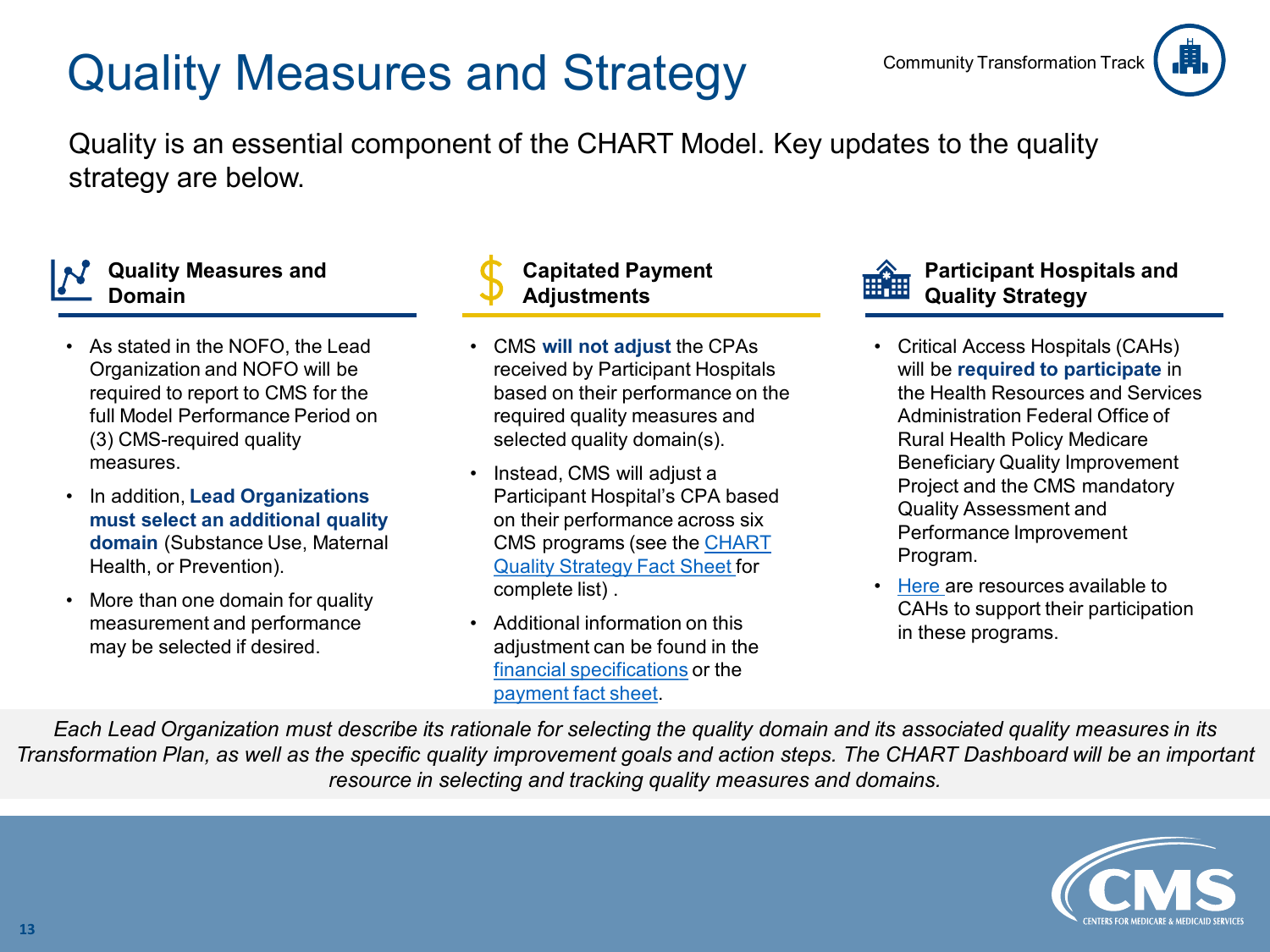### CHART Quality Measures Community Transformation Track



| <b>Quality and Population</b><br><b>Health Domain</b> | <b>Full Measure Title</b>                                                                | <b>Shortened</b><br><b>Name</b> | <b>NQF ID</b>     | <b>Steward</b>                                        | <b>Type</b> | <b>Data Source</b>                   |
|-------------------------------------------------------|------------------------------------------------------------------------------------------|---------------------------------|-------------------|-------------------------------------------------------|-------------|--------------------------------------|
| <b>Chronic Conditions</b><br>(Required)               | Prevention Quality Chronic Composite (Inpatient<br>avoidable chronic disease admissions) | <b>PQI 92</b>                   | N/A               | Agency for Health Care<br><b>Research and Quality</b> | Outcome     | Claims                               |
| Care Coordination<br>(Required)                       | Plan All-Caused Readmission                                                              | <b>HEDIS PCR</b>                | <b>NQF 1768</b>   | National Committee for<br><b>Quality Assurance</b>    | Outcome     | Claims                               |
| Patient Experience and<br>Engagement (Required)       | Hospital Consumer Assessment of Health Care<br><b>Providers and Systems</b>              | <b>HCAHPS</b>                   | <b>NQF 0166</b>   | <b>CMS</b>                                            | Outcome     | <b>Hospital Compare</b><br>Reporting |
| Substance Use                                         | Pharmacotherapy for Opioid Use Disorder                                                  | <b>HEDIS POD</b>                | NQF 3400,<br>3175 | National Committee for<br><b>Quality Assurance</b>    | Outcome     | Claims                               |
| Substance Use                                         | Follow up after ED Visit for Alcohol Use and Other<br>Drug Abuse or Dependence           | <b>FUA-HH</b>                   | <b>NWF 3488</b>   | National Committee for<br><b>Quality Assurance</b>    | Process     | Claims                               |
| Substance Use                                         | Use of Opioids at High Dosage in Persons without<br>Cancer                               | N/A                             | <b>NQF 2940</b>   | <b>Pharmacy Quality Alliance</b>                      | Process     | Claims                               |
| <b>Maternal Health</b>                                | Prenatal and Postpartum Care                                                             | PPC-AD                          | <b>NQF 1517</b>   | National Committee for<br><b>Quality Assurance</b>    | Process     | Claims                               |
| <b>Maternal Health</b>                                | Prenatal and Postpartum Care: Timeliness of<br><b>Prenatal Care</b>                      | PPC-CH                          | <b>NQF 1517</b>   | National Committee for<br><b>Quality Assurance</b>    | Process     | Claims                               |
| <b>Maternal Health</b>                                | Contraceptive Care - Postpartum                                                          | N/A                             | <b>NQF 2902</b>   | US Office of Population<br><b>Affairs</b>             | Process     | Claims                               |
| Prevention                                            | Preventive Care and Screening: Tobacco Use:<br>Screening and Cessation Intervention      | N/A                             | <b>NQF 0028</b>   | National Committee for<br><b>Quality Assurance</b>    | Process     | Claims                               |
| Prevention                                            | <b>Breast Cancer Screening</b>                                                           | <b>HEDIS BCS</b>                | <b>NQF 2372</b>   | National Committee for<br><b>Quality Assurance</b>    | Process     | Claims                               |
| Prevention                                            | Adults' Access to Preventive & Ambulatory Health<br>Services                             | <b>HEDIS AAP</b>                | N/A               | National Committee for<br><b>Quality Assurance</b>    | Process     | Claims                               |
| Prevention                                            | Child and Adolescent Well-Care Visits                                                    | <b>HEDIS WCV-</b><br><b>CH</b>  | <b>NQF 1516</b>   | National Committee for<br><b>Quality Assurance</b>    | Process     | Claims                               |

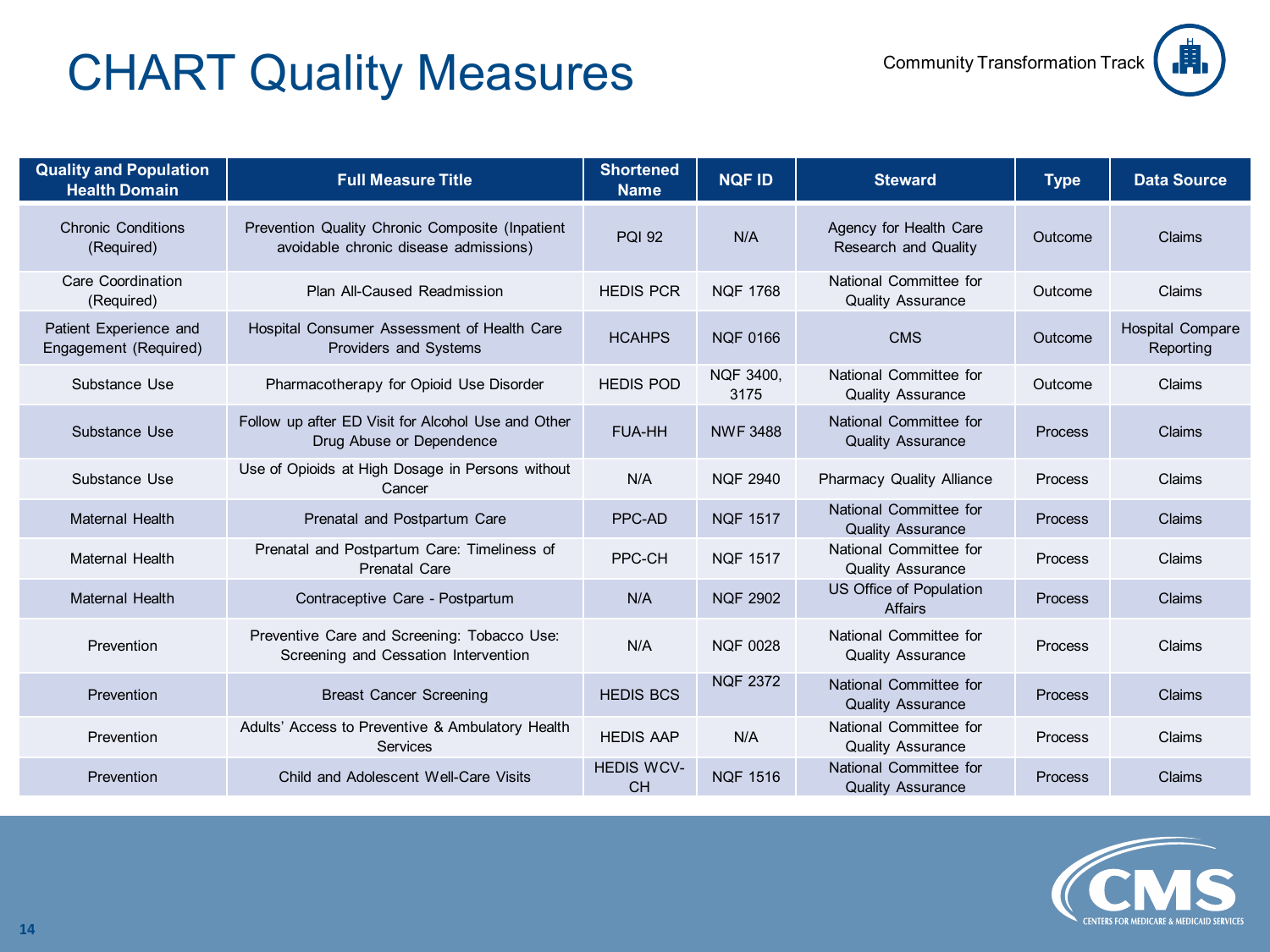





*If a question submitted to the chat box is not addressed during this time, please look out for an email or updated content in the FAQ Repository on the CHART Connect site, which will be informed by questions submitted during today's session and questions sent to the CHART mailbox.*

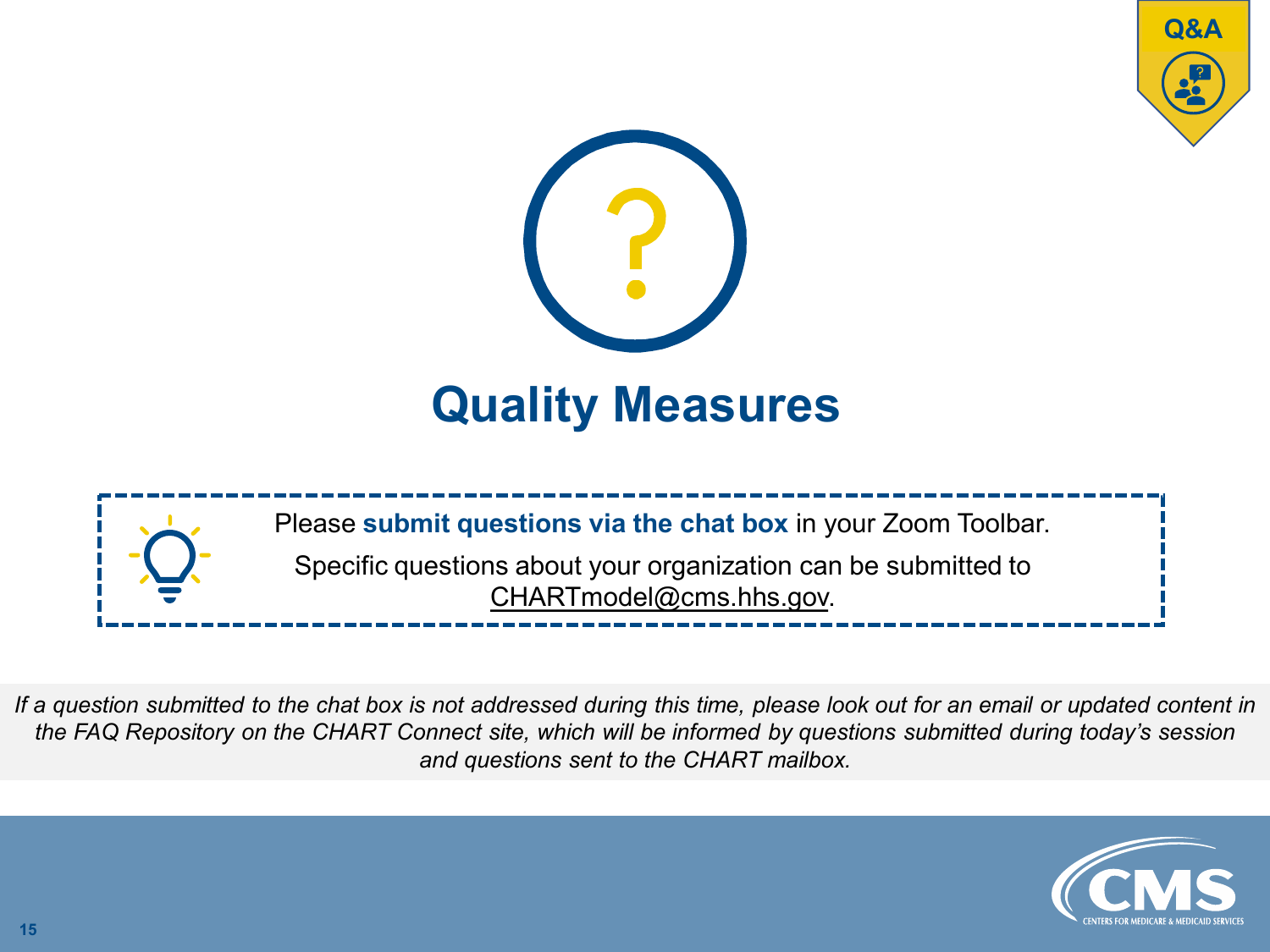# Payment

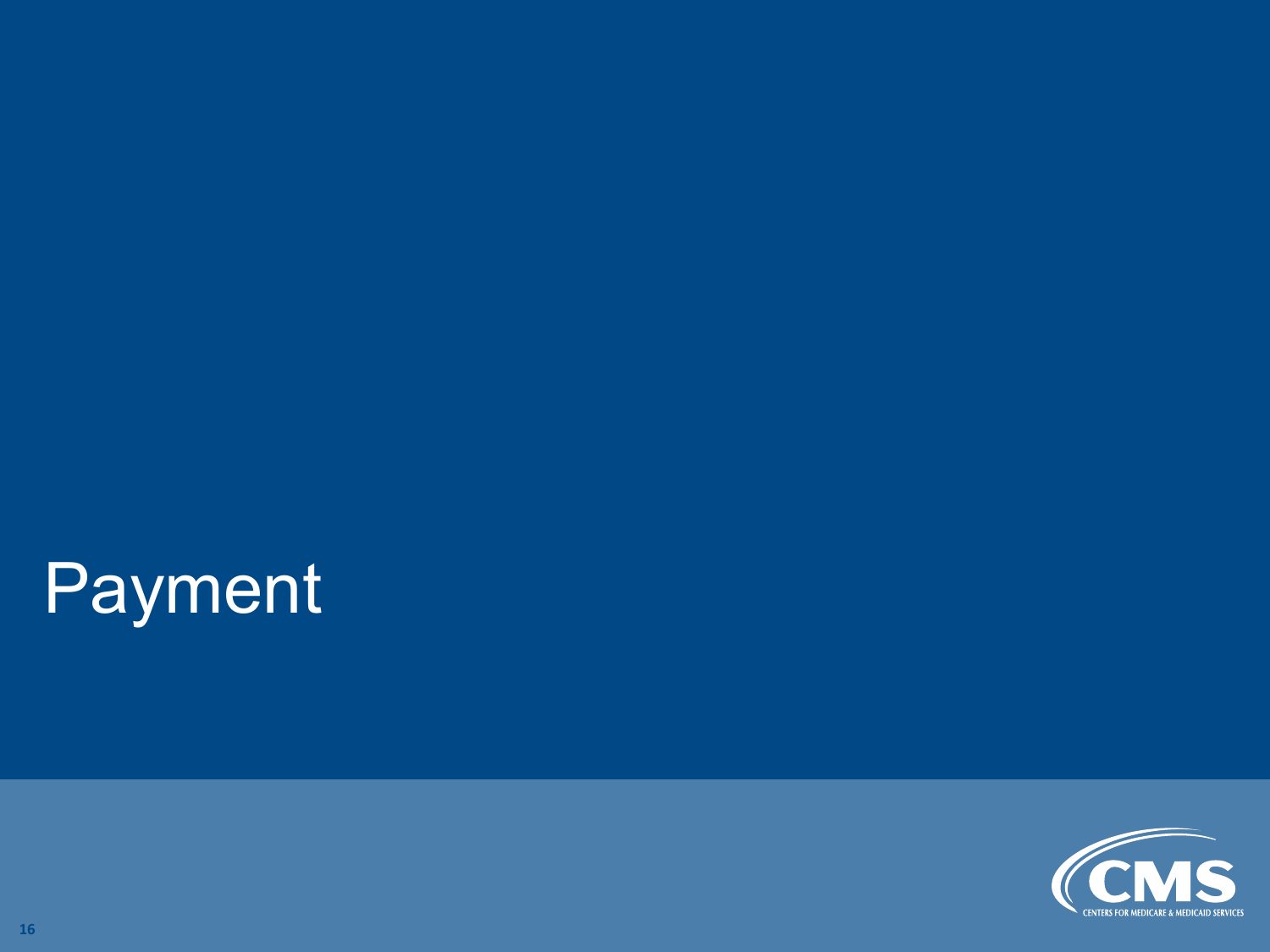### Payment



CMS will replace Participant Hospitals' FFS claim reimbursement with bi-monthly (twice per month) payments that equal the annual capitated payment amount (CPA) over the course of the Performance Period. CMS released the Financial Specifications for the CPA to Lead Organizations on November 5, 2021.



CMS will administer each Participant Hospital's CPA through **5 steps:**

| Determine<br>baseline revenue<br>using historical<br>expenditures | Apply prospective<br>adjustments | Apply a discount | Apply mid-year<br>assessment | Apply end-of-year<br>adjustments |
|-------------------------------------------------------------------|----------------------------------|------------------|------------------------------|----------------------------------|

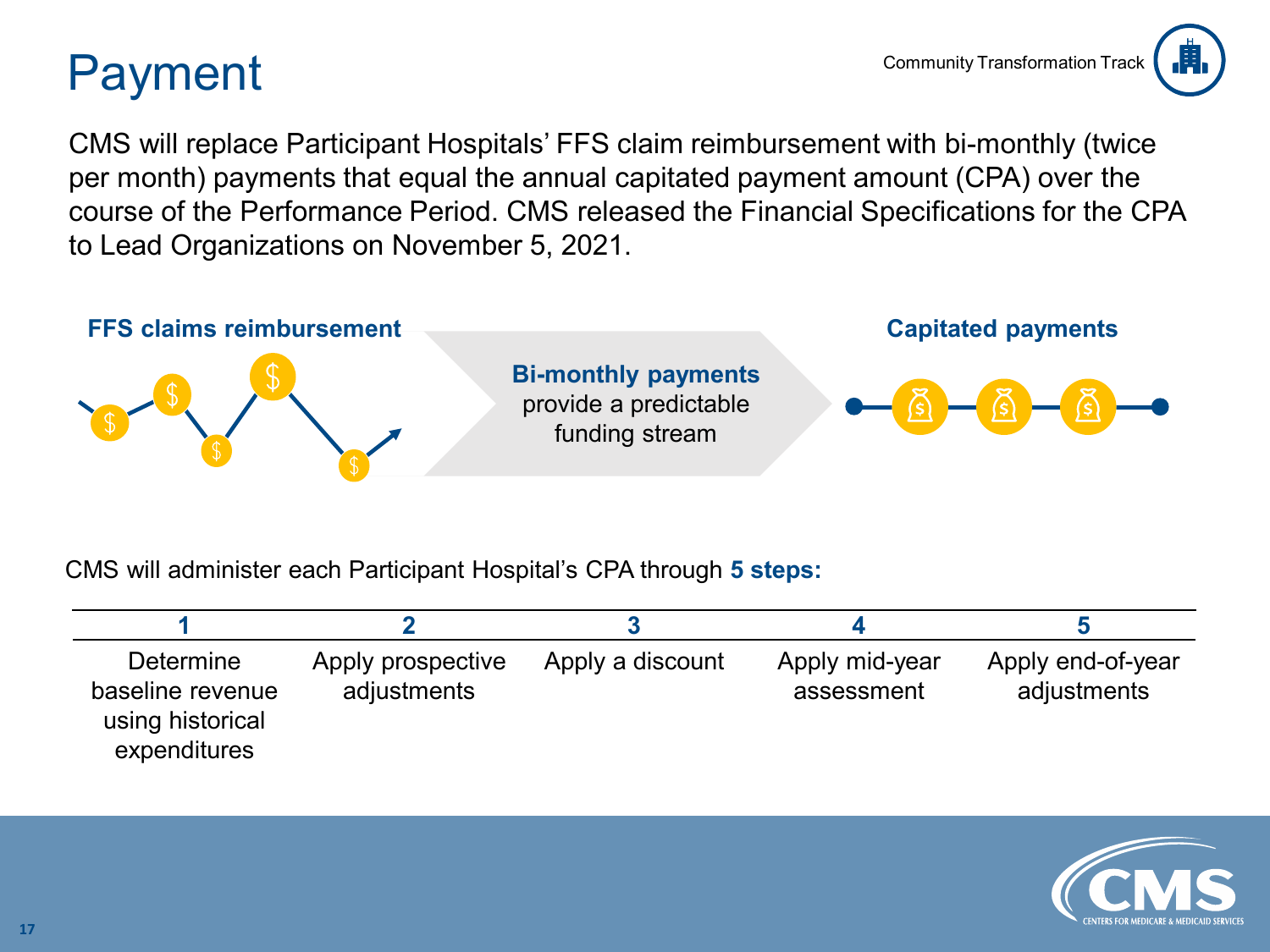### Payment: Calculating CPA Community Transformation Track



#### **Calculate the Community Benchmark**

#### **1a. Determine baseline Community expenditures.**

The Lead Organization will define the Community within Model guidelines. CMS will identify eligible FFS beneficiaries and eligible hospital expenditures during the baseline period with the assignment methodology (i.e., residency, Medicare eligibility, and service utilization).

**1b.Apply Community adjustment factors** such as: trend, demographics, outliers(optional), population size, and IPPS/OPPS/CAH to baseline Community expenditures to determine the prospective Community Benchmark.



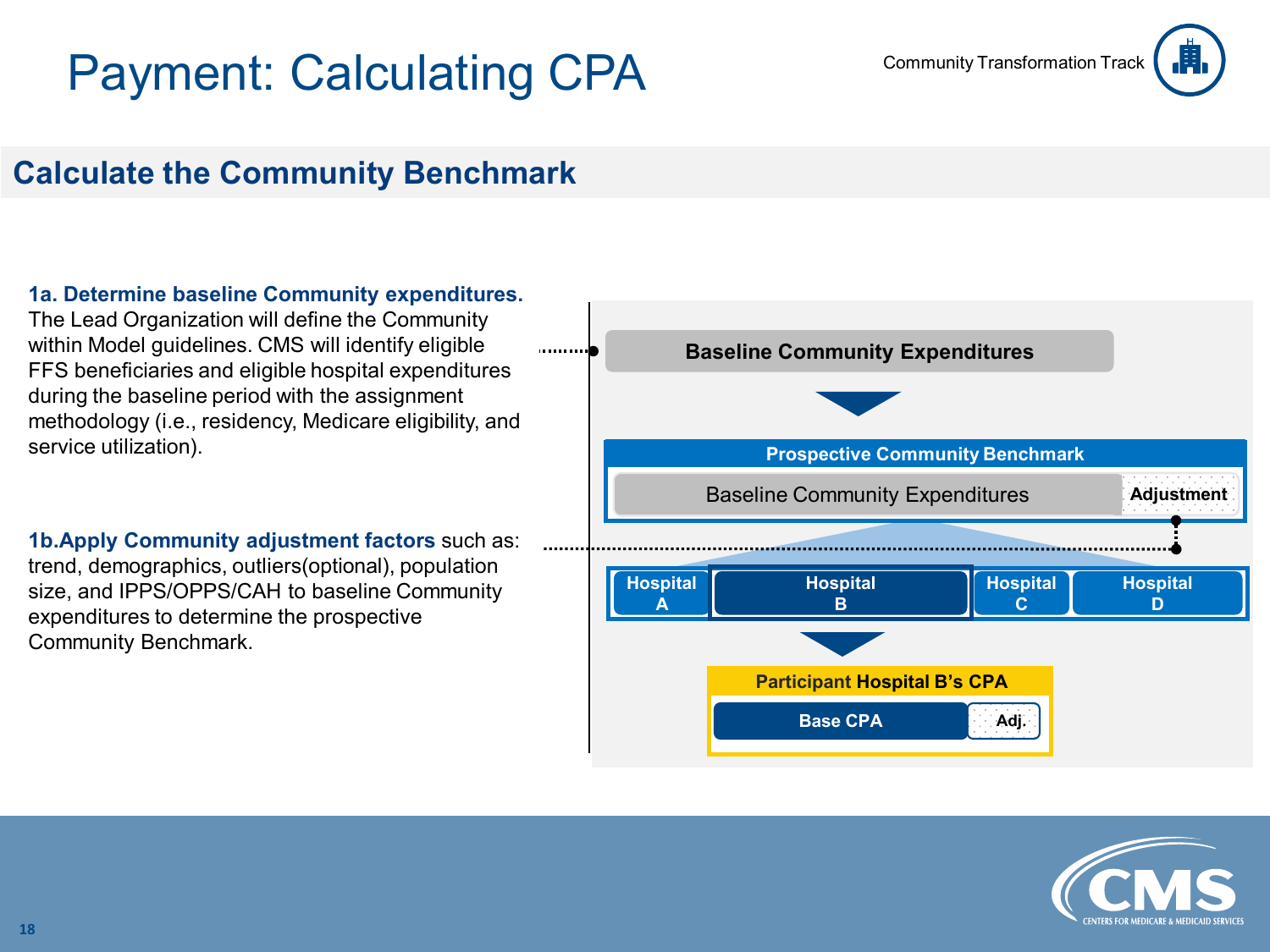### Payment: Calculating CPA Community Transformation Track



#### **Calculate each Participant Hospital's Capitated Payment Amount (CPA)**



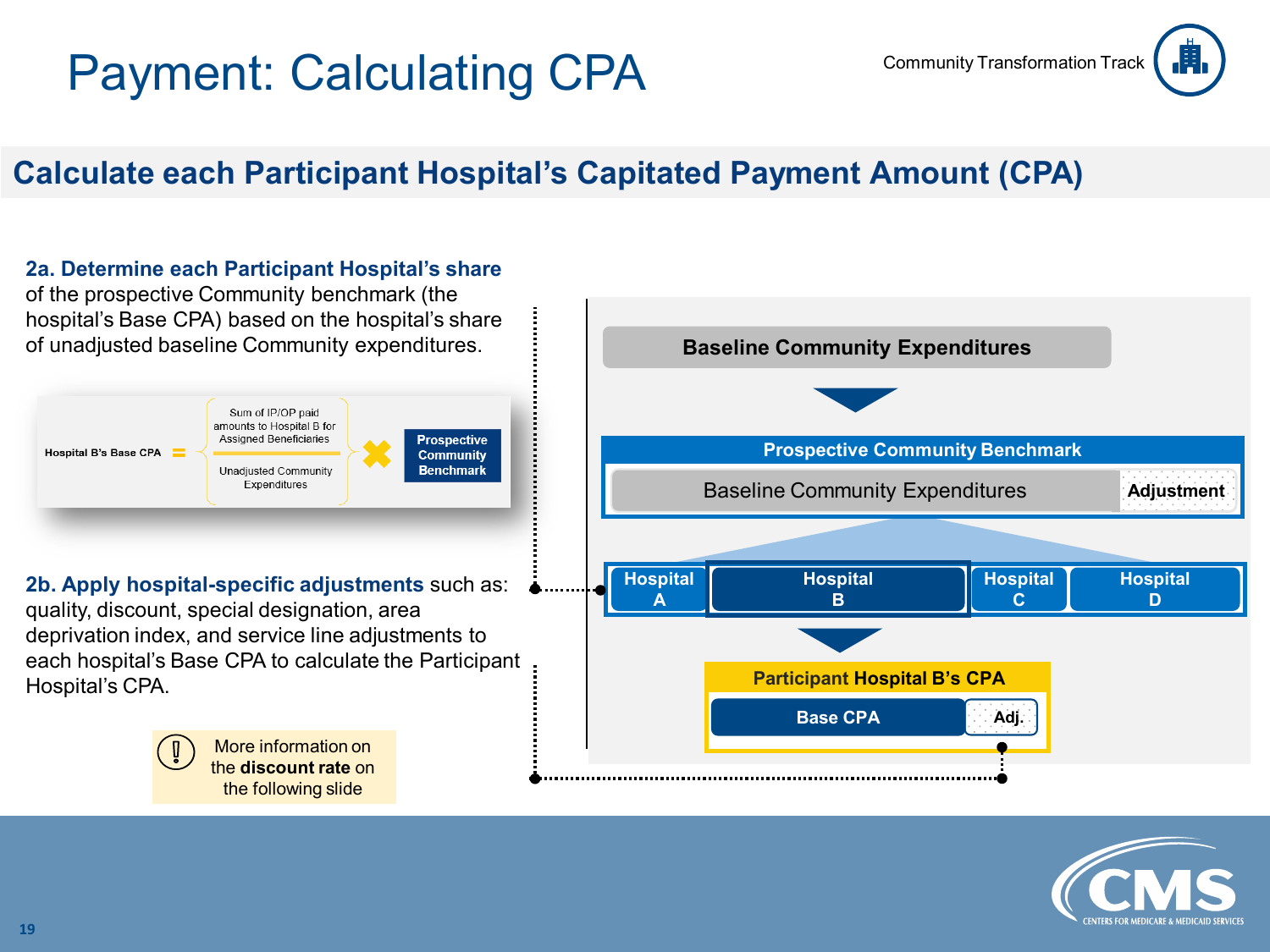#### Discount Rates

 $(\mathbf{l})$ 

CMS has **updated the discount rate** specified in the NOFO to increase hospital participation and minimize the risk of attrition in the Community Transformation Track.



A **discount rate** is a small percentage discount applied to the Capitated Payment Amount (CPA). The specific discount factor for a Community is determined by its total Medicare FFS revenue under the capitated payment arrangement at the Community-level.

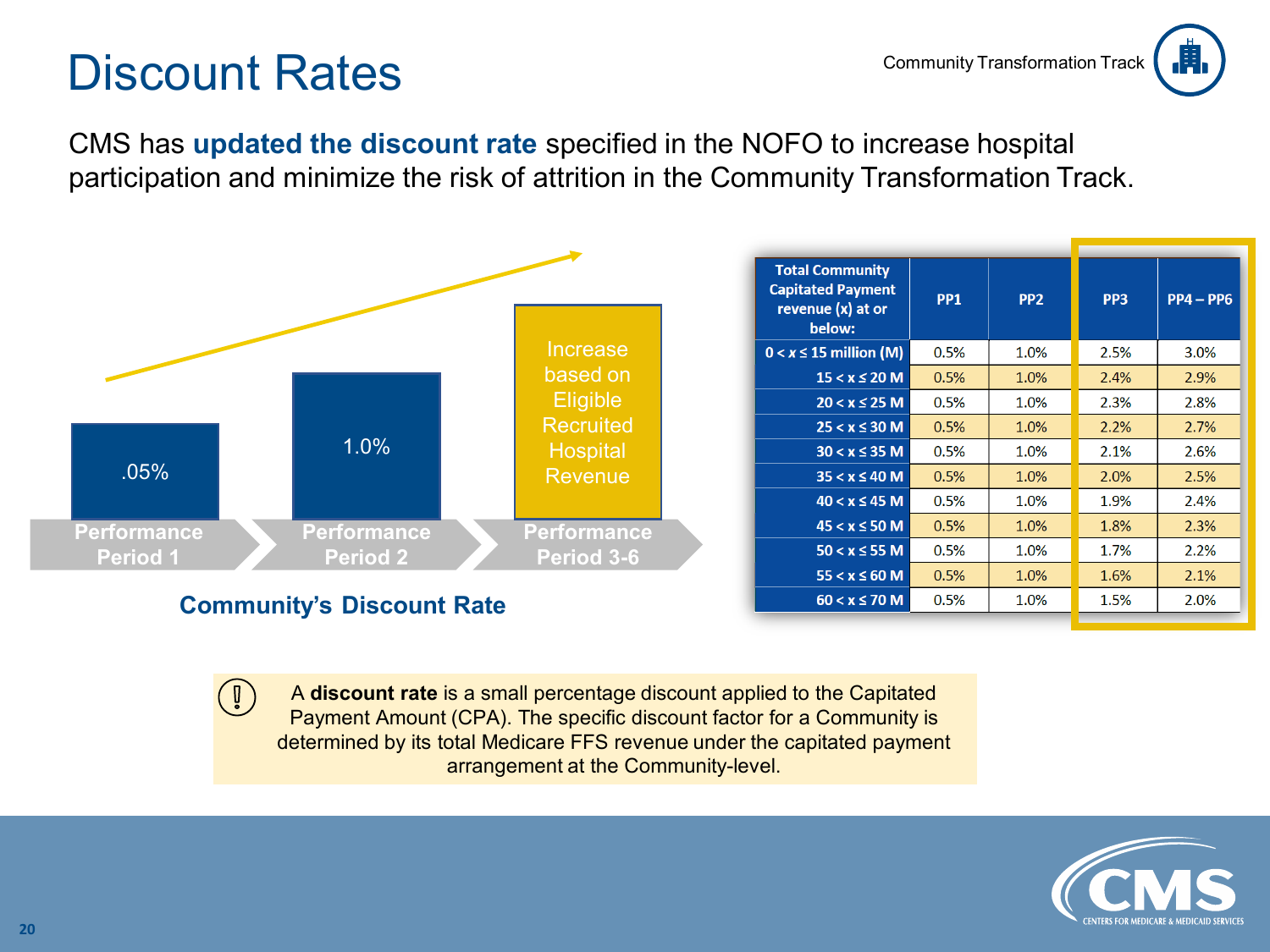### Issuing Payments



Payments to Participant Hospitals will be agreed to during the Pre-Implementation Period, with issuance commencing with the start of the Performance Period.



#### **Through this process:**

- **Lead Organizations** have useful details to help drive hospital recruitment and transformation plan creation.
- **Participant Hospitals** have full transparency on their expected CPA prior to signing a Participant Agreement, yielding a predictable funding flow.

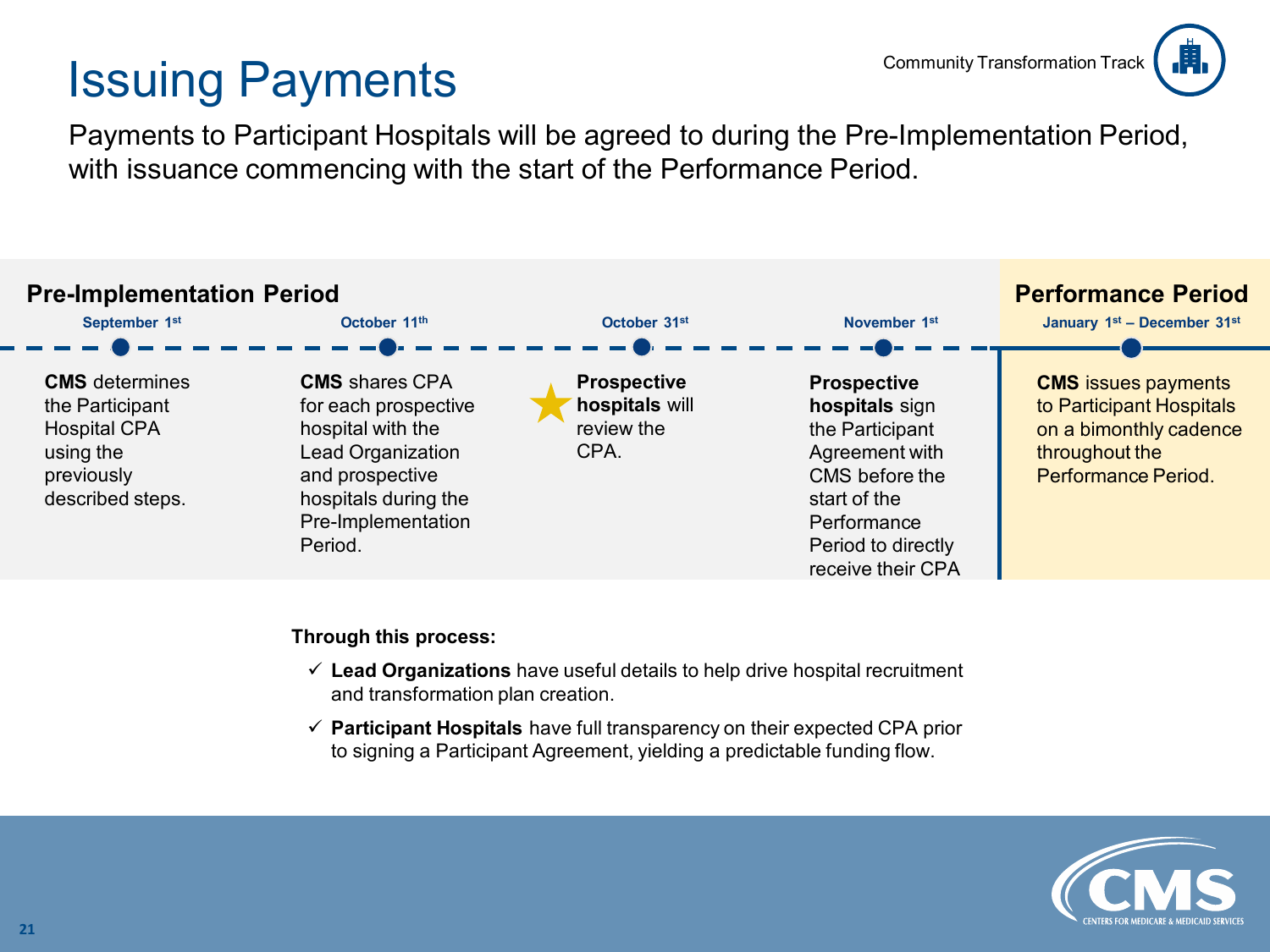





*If a question submitted to the chat box is not addressed during this time, please look out for an email or updated content in the FAQ Repository on the CHART Connect site, which will be informed by questions submitted during today's session and questions sent to the CHART mailbox.*

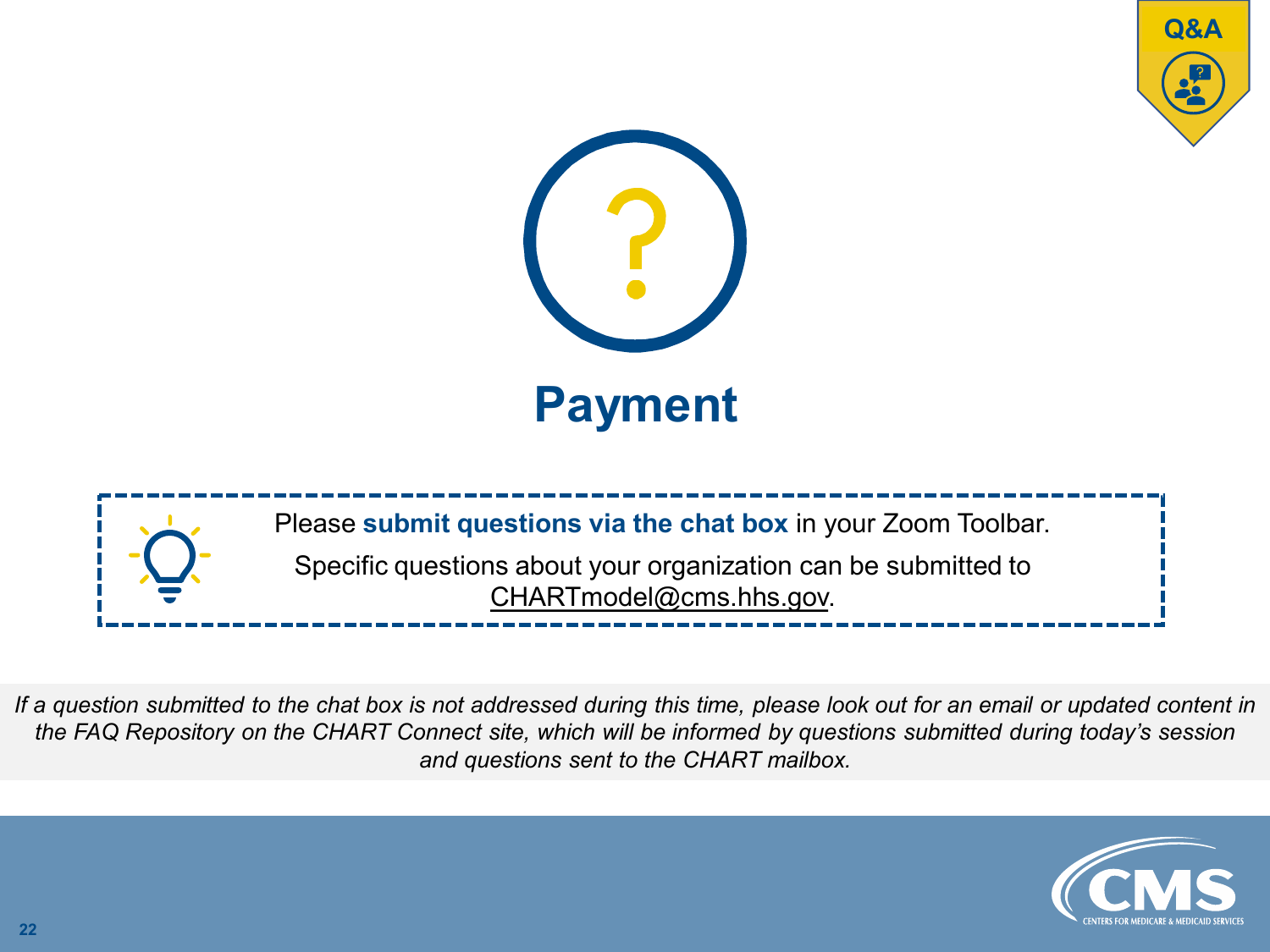# Open Q&A

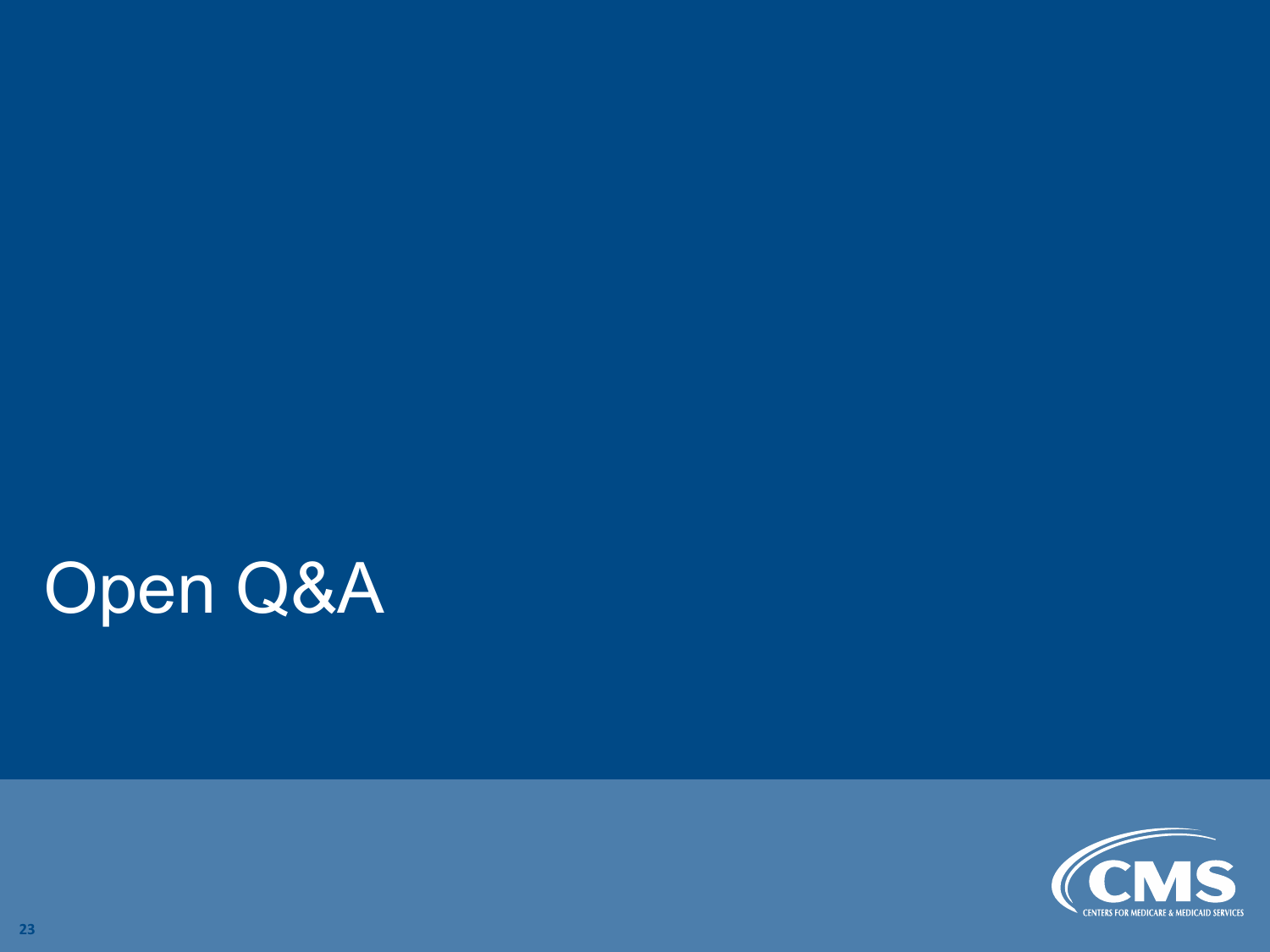





*If a question submitted to the chat box is not addressed during this time, please look out for an email or updated content in the FAQ Repository on the CHART Connect site, which will be informed by questions submitted during today's session and questions sent to the CHART mailbox.*

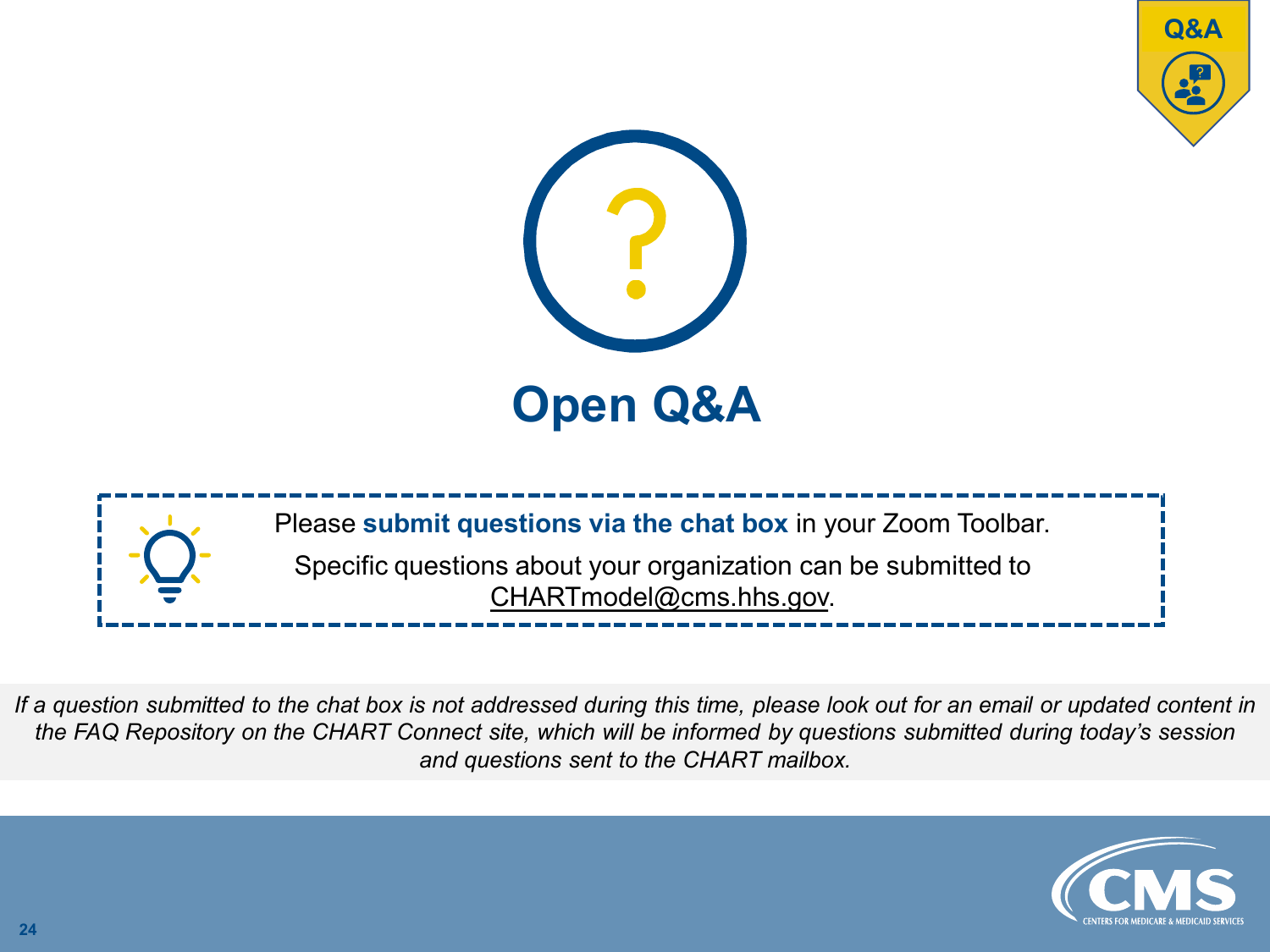### Open Discussion



Please complete the poll that will appear on the screen. If you experience any technical difficulty with the poll, feel free to chat in your response!



#### **What topics would you like to learn more about or need additional assistance?**

- A. Payment
- B. Participant Hospital Recruitment
- C. Transformation Plans
- D. Quality Measurement Selection
- E. Medicaid Participation
- F. Commercial Payer Recruitment
- G.Other please specify in the chat box in the Zoom Toolbar

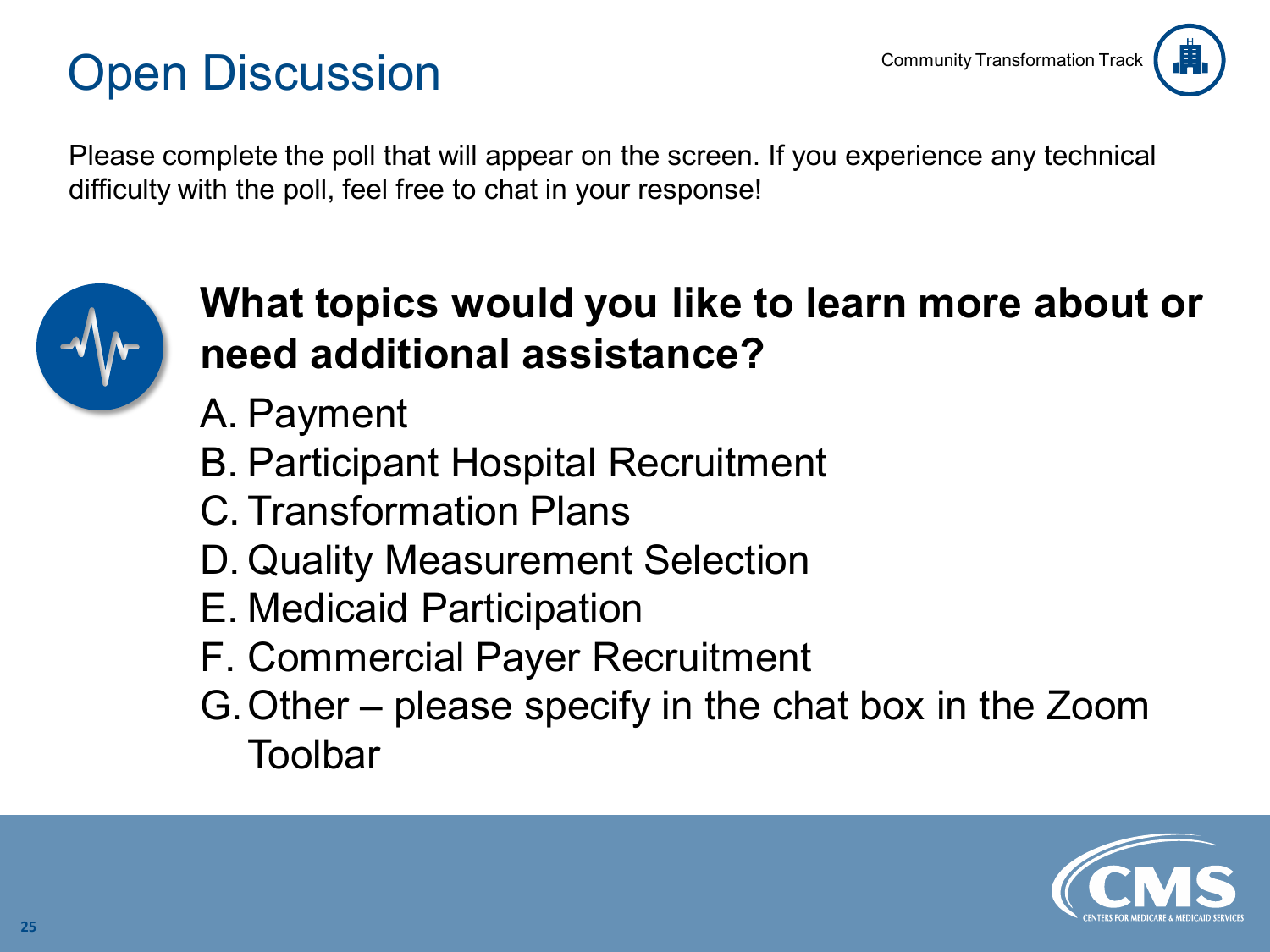# Model Timeline Review and Next Steps

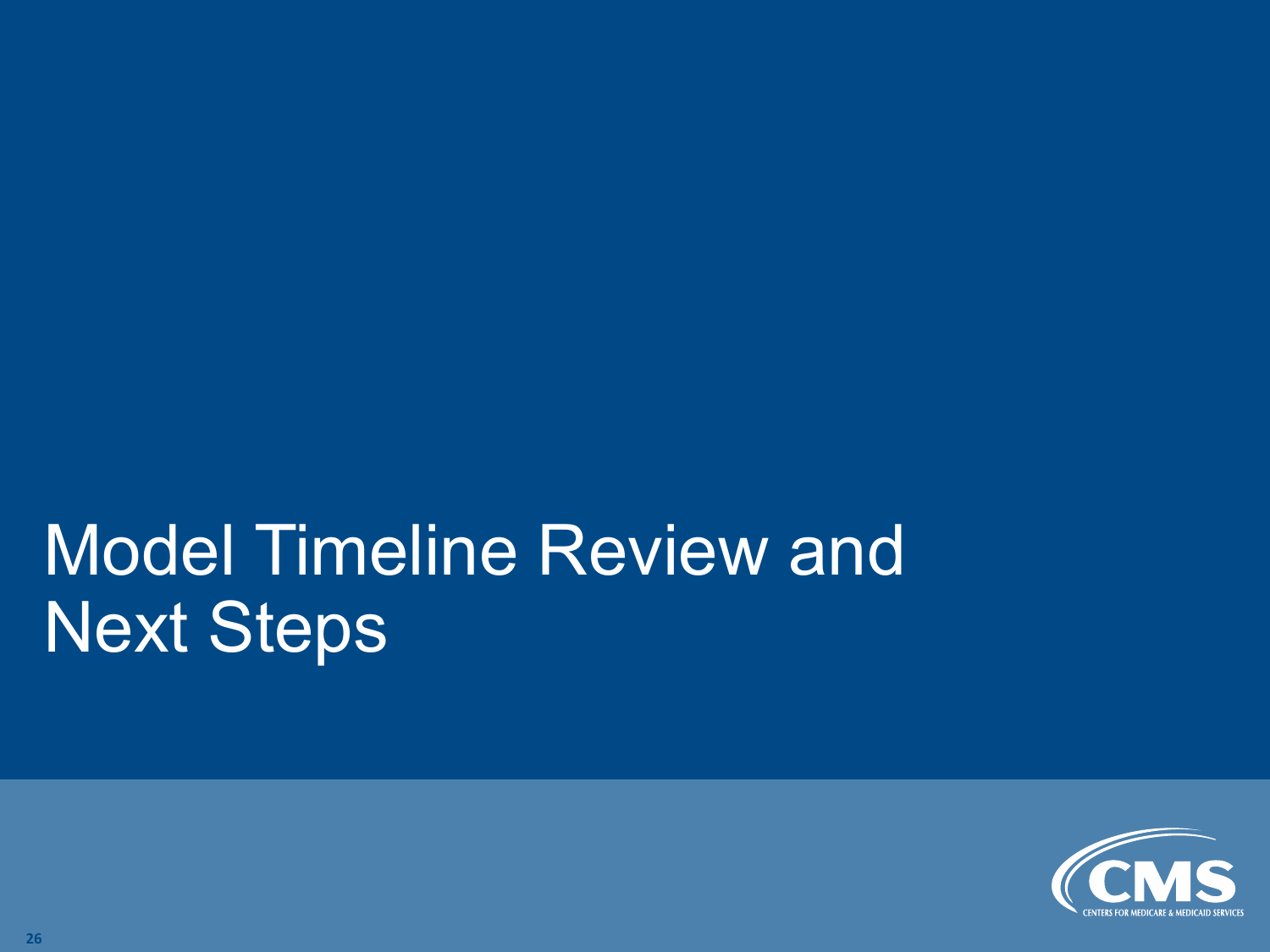### Model Timeline and Next Steps



| <b>Next Steps:</b>                                                                                                                               |
|--------------------------------------------------------------------------------------------------------------------------------------------------|
| $\checkmark$ Continue to use <b>Model resources</b> to identify needs and assets in your Community for<br>the Needs Assessment and Asset Mapping |
| $\checkmark$ Use the Payment Package and Dashboard (coming soon!) to identify and recruit<br><b>Participant Hospitals</b>                        |
| $\checkmark$ Communicate any questions to your Project Officer                                                                                   |
|                                                                                                                                                  |



Community Transformation Track

ņ

\*Dates in the timeline are subject to change.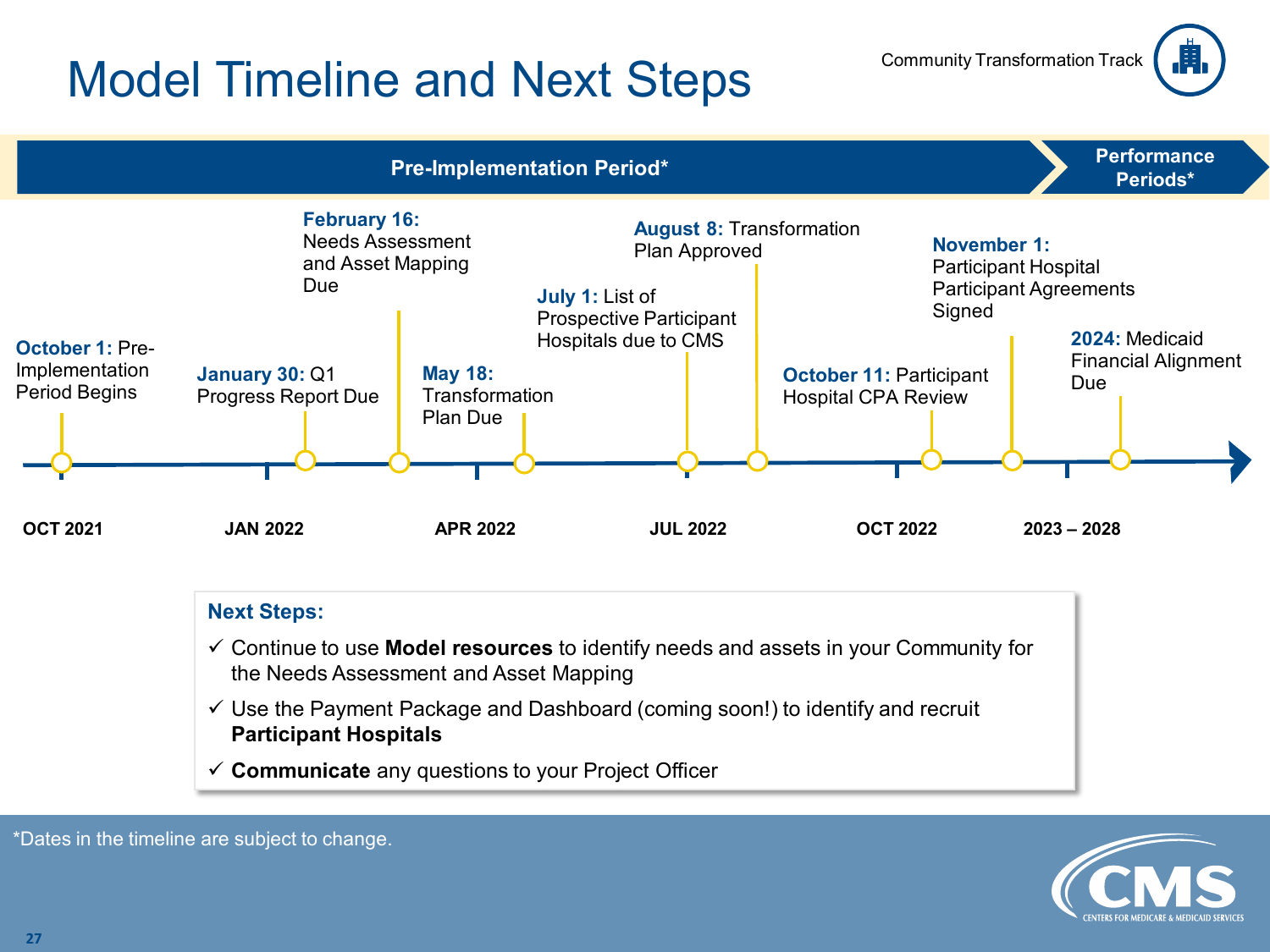### Upcoming Items and Reminders Community Transformation Track







#### **Upcoming Items for Lead Organizations:**

- **January 4th :** Recruitment Barriers Survey
- **January 30th :** Deadline for Q1 Progress Report



#### **Relevant Model Resources Available in the [Connect Library:](https://app.innovation.cms.gov/CMMIConnect/s/contentdocument/ContentDocument/All)**

- Welcome Packet
- Resource Guide
- Needs Assessment and Asset Mapping Template
- Transformation Plan Instructions
- Payment Package (Financial Specifications & Payment Fact Sheet)
- Connect User Guide
- CHART Dashboard User Guide



Please complete the brief **survey** that will pop up after you exit the Webinar.

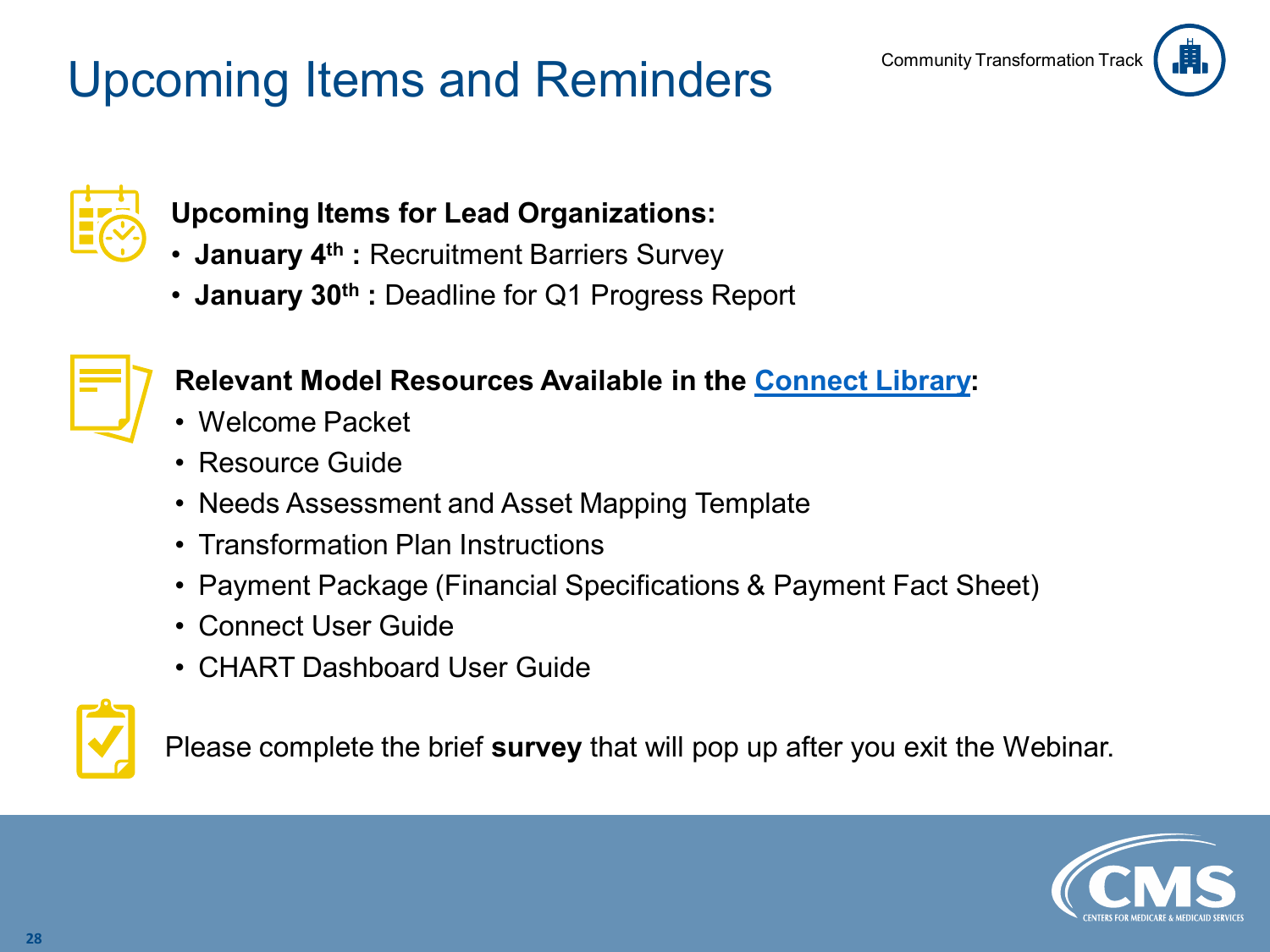# Thank you for your time and input!

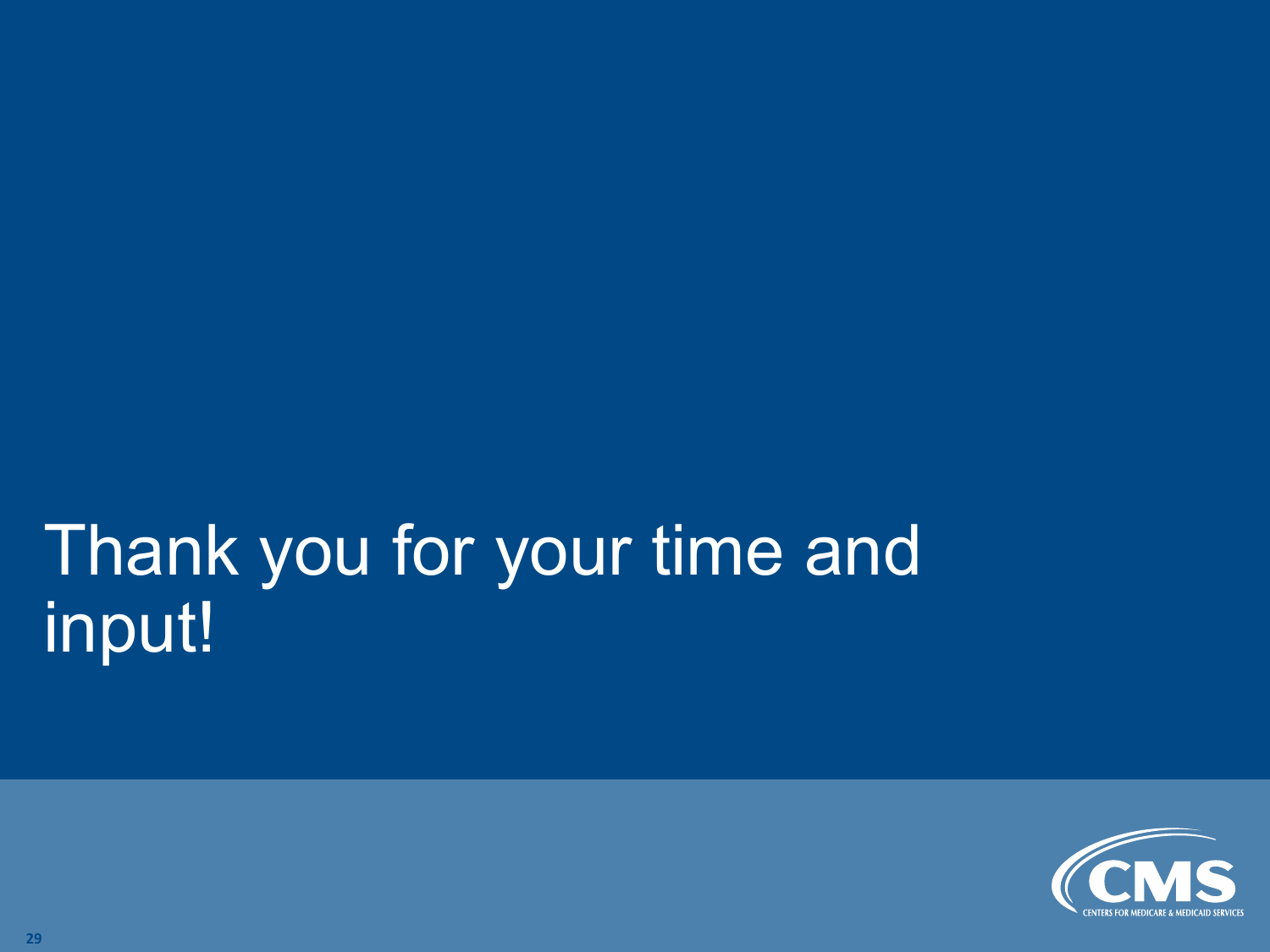# Medicaid Participation

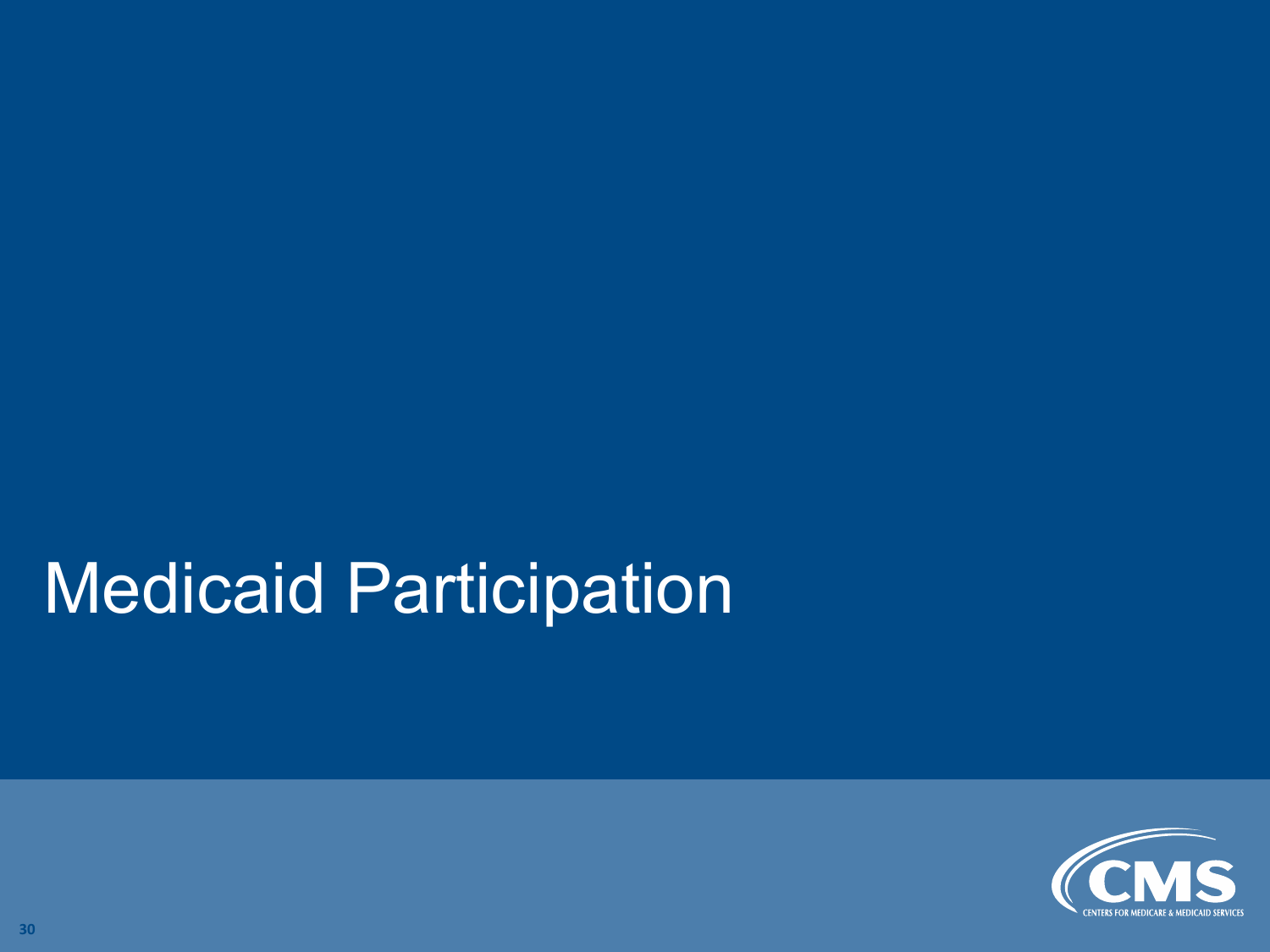### Medicaid Alignment



Lead Organizations will ensure that there is the requisite Medicaid alignment needed to conduct the Model.

**Goal** Medicaid Alignment by 2024 (Performance Period 2)

#### **What is Medicaid Alignment?**

#### *Medicaid Alignment:*

- The SMA must act as an **Aligned Payer** in the Model.
- Lead Organizations, in collaboration with their SMA, will be required to meet certain **Medicaid participation targets** each Performance Period (see right).
- Medicaid revenue, which is the percentage of aggregate Hospital's Medicaid revenue under a CPA, includes both **Medicaid fee-for-service** and **Medicaid Managed Care**.
- It is also required that Lead Organizations, SMAs, CMMI, and CMCS begin identifying in the Transformation Planning period what **Medicaid SPA(s) or waiver(s)** might be necessary.

#### *Medicaid Participation Targets*

| <b>Performance</b><br><b>Period</b> | <b>Medicaid Participation Target</b><br>(% of aggregate Participant Hospital's<br>Medicaid revenue under all Capitated<br><b>Payment Amounts)</b> |
|-------------------------------------|---------------------------------------------------------------------------------------------------------------------------------------------------|
| 1                                   | 0%                                                                                                                                                |
| 2                                   | 50%                                                                                                                                               |
| 3                                   | 60%                                                                                                                                               |
| 4                                   | 75%                                                                                                                                               |
| 5                                   | 75%                                                                                                                                               |
| 6                                   | 75%                                                                                                                                               |